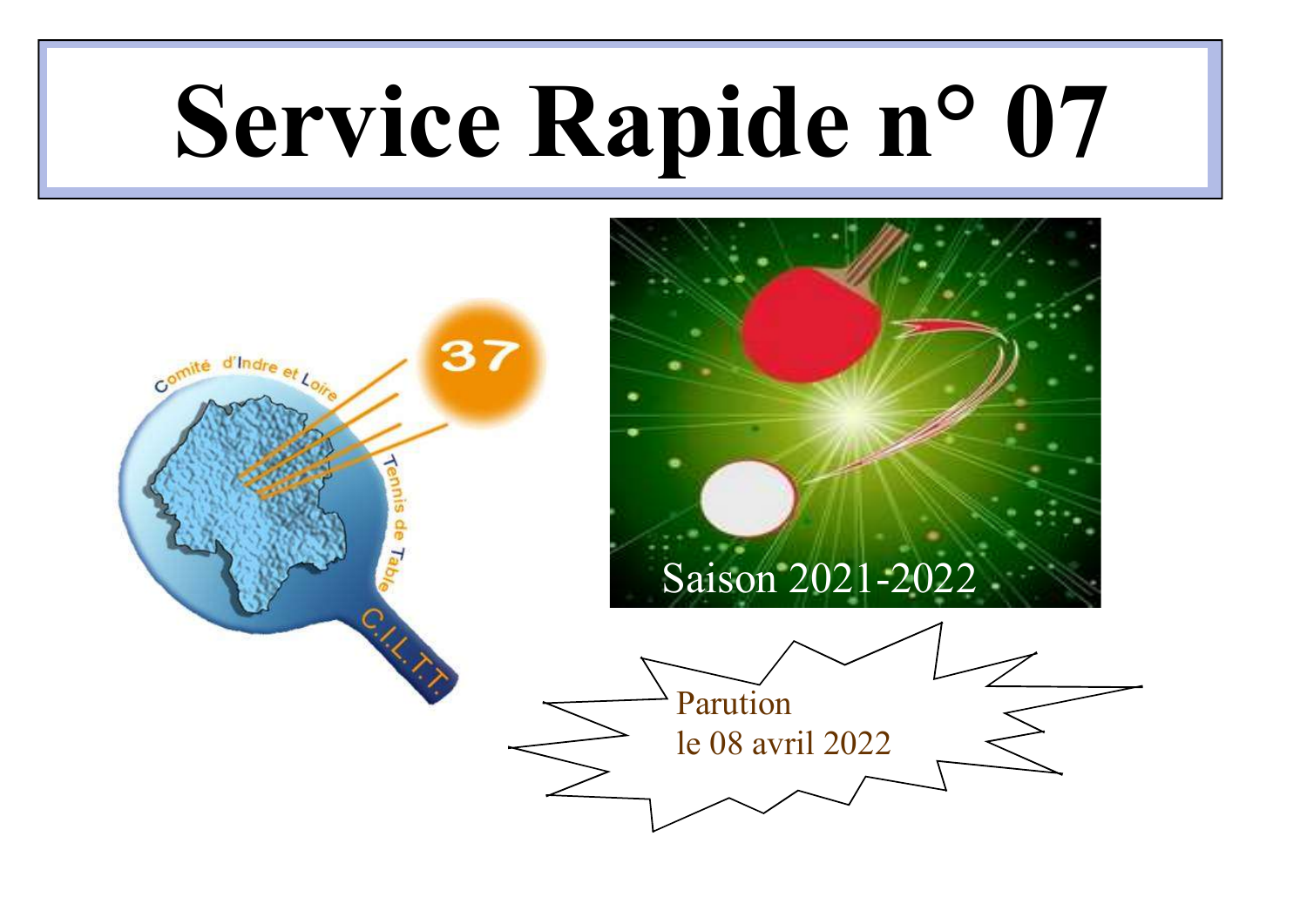## PRE-REGIONALE

#### 3ème journée (2ème phase)

#### 4ème journée (2ème phase)

## 5ème journée (2ème phase)

TT CHINONAIS 1 <sup>-</sup> TT ST GENOUPH 4 09 05<br>
A.S. FONDETTES 5 - TT MONTS ARTANNES 2 Reporté LANGEAIS-CINQ MARS 1 - C.P. VEIGNE 1 08 06<br>TT PARCAY-MESLAY 2 - US LA RICHE TT 1 08 06 TT PARCAY-MESLAY 2

| <b>TT CHINONAIS 1</b>     | - US LA RICHE TT 1     | 05 | 09 |
|---------------------------|------------------------|----|----|
| A.S. FONDETTES 5          | - C.P. VEIGNE 1        | 12 | 02 |
| TT MONTS ARTANNES 2       | - TT ST GENOUPH 4      | 09 | 05 |
| TT PARCAY-MESLAY 2        | - LANGEAIS-CINQ MARS 1 | 06 | 08 |
| 4ème journée (2ème phase) |                        |    |    |
| C.P. VEIGNE 1             | - TT CHINONAIS 1       | 04 | 10 |
| TT ST GENOUPH 4           | - A.S. FONDETTES 5     | 07 | 07 |
| TT MONTS ARTANNES 2       | - TT PARCAY-MESLAY 2   | 08 | 06 |
| US LA RICHE TT 1          | - LANGEAIS-CINQ MARS 1 | 10 | 04 |
|                           |                        |    |    |

- TT MONTS ARTANNES 2<br>- C.P. VEIGNE 1 Reporté
	-

|                                  | <u>UU LIIILUILEII I</u> | ັບບ               | ັບປ |    |                              |    |       |     |  |     |         |
|----------------------------------|-------------------------|-------------------|-----|----|------------------------------|----|-------|-----|--|-----|---------|
| A.S. FONDETTES 5                 | $-$ C.P. VEIGNE 1       | $12 \overline{ }$ | 02  | Rg | Equipe                       | PΤ |       |     |  | PFI |         |
| TT MONTS ARTANNES 2              | - TT ST GENOUPH 4       | 09                | 05  |    | <b>IA.S. FONDETTES 5</b>     |    |       | ు   |  |     | 0 1 0 1 |
| TT PARCAY-MESLAY 2               | - LANGEAIS-CINQ MARS 1  | 06                | 08  |    | <b>ITT MONTS ARTANNES 2</b>  |    |       |     |  |     | 00      |
|                                  |                         |                   |     |    | <b>ILANGEAIS-CINQ MARS 1</b> |    |       | 513 |  |     | 0 1 0 1 |
| 4ème journée <i>(2ème phase)</i> |                         |                   |     |    | <b>ITT ST GENOUPH 4</b>      | 10 | 5   2 |     |  |     | 0 1 0 1 |
| C.P. VEIGNE 1                    | - TT CHINONAIS 1        | 04                | 10  |    | <b>IUS LA RICHE TT 1</b>     | 10 |       |     |  |     | 0101    |
| TT ST GENOUPH 4                  | - A.S. FONDETTES 5      | 07                | 07  |    | <b>ITT PARCAY-MESLAY 2</b>   |    |       |     |  |     | 0   0   |
| TT MONTS ARTANNES 2              | - TT PARCAY-MESLAY 2    | 08                | 06  |    | <b>TT CHINONAIS 1</b>        |    |       |     |  |     | 0101    |
| US LA RICHE TT 1                 | - LANGEAIS-CINQ MARS 1  | 10                | 04  |    | IC.P. VEIGNE 1               |    |       | 510 |  |     | 0 1 0 1 |



## DÉPARTEMENTALE 1

## 3ème journée (2ème phase)

| ST AVERTIN SPORTS TT 4<br>US RENAUDINE TT 3<br><b>RS ST CYR/LOIRE 2</b> | - ES OESIENNE TT 1<br>- STE MAURE TT 1<br>- A.C. AMBOISE 2 | 12<br>12<br>09 | 02 <sup>°</sup><br>02<br>05 |
|-------------------------------------------------------------------------|------------------------------------------------------------|----------------|-----------------------------|
| TT PARCAY-MESLAY 3                                                      | - 4S TOURS T.T. 10                                         | 10             | 04                          |
| 4ème journée (2ème phase)                                               |                                                            |                |                             |
| STE MAURE TT 1                                                          | - ST AVERTIN SPORTS TT 4                                   | 07             | 07                          |
| A.C. AMBOISE 2                                                          | - US RENAUDINE TT 3                                        | 06             | 08                          |
| <b>RS ST CYR/LOIRE 2</b>                                                | - TT PARCAY-MESLAY 3                                       | 05             | 09                          |
| <b>ES OESIENNE TT 1</b>                                                 | - 4S TOURS T.T. 10                                         | 05             | 09                          |
| Sème journée (2ème phase)                                               |                                                            |                |                             |
| ST AVERTIN SPORTS TT 4                                                  | - A.C. AMBOISE 2                                           | 14             | F                           |
| US RENAUDINE TT 3                                                       | <b>RS ST CYR/LOIRE 2</b>                                   | 04             | 10                          |
| 4S TOURS T.T. 10                                                        | - STE MAURE TT 1                                           | 05             | 09                          |
| TT PARCAY-MESLAY 3                                                      | ES OESIENNE TT 1                                           | 05             | 09                          |

| PIF<br>US RENAUDINE TT 3<br>02<br>- STE MAURE TT 1<br>Equipe<br>12<br>PT I<br>Ra<br>1 V I N I<br>D I<br>. J<br>RS ST CYR/LOIRE 2<br><b>IST AVERTIN SPORTS TT 4</b><br>- A.C. AMBOISE 2<br>05<br>09<br>$01$ 0<br>14<br>5<br><b>IUS RENAUDINE TT 3</b><br>- 4S TOURS T.T. 10<br>TT PARCAY-MESLAY 3<br>04<br>0 <sub>0</sub><br>10<br>13<br>-5<br>4 I O<br>3 IRS ST CYR/LOIRE 2<br>0 <sub>0</sub><br>10 I<br>-5<br><u>4ème journée (2ème phase)</u><br>4 ISTE MAURE TT 1<br>10  <br>0 <sub>0</sub><br>5<br><b>ITT PARCAY-MESLAY 3</b><br>STE MAURE TT 1<br>- ST AVERTIN SPORTS TT 4<br>07<br>0 <sub>0</sub><br>07<br>5<br>IA.C. AMBOISE 2<br>A.C. AMBOISE 2<br>- US RENAUDINE TT 3<br>06<br>08<br>8<br>RS ST CYR/LOIRE 2<br><b>IES OESIENNE TT 1</b><br>- TT PARCAY-MESLAY 3<br>05<br>09<br>0 1 0<br>8<br>ES OESIENNE TT 1<br><b>I4S TOURS T.T. 10</b><br>- 4S TOURS T.T. 10<br>09<br>05<br>0   0 |  |  |  |  |  |  |  |
|-----------------------------------------------------------------------------------------------------------------------------------------------------------------------------------------------------------------------------------------------------------------------------------------------------------------------------------------------------------------------------------------------------------------------------------------------------------------------------------------------------------------------------------------------------------------------------------------------------------------------------------------------------------------------------------------------------------------------------------------------------------------------------------------------------------------------------------------------------------------------------------------------|--|--|--|--|--|--|--|
|                                                                                                                                                                                                                                                                                                                                                                                                                                                                                                                                                                                                                                                                                                                                                                                                                                                                                               |  |  |  |  |  |  |  |
|                                                                                                                                                                                                                                                                                                                                                                                                                                                                                                                                                                                                                                                                                                                                                                                                                                                                                               |  |  |  |  |  |  |  |
|                                                                                                                                                                                                                                                                                                                                                                                                                                                                                                                                                                                                                                                                                                                                                                                                                                                                                               |  |  |  |  |  |  |  |
|                                                                                                                                                                                                                                                                                                                                                                                                                                                                                                                                                                                                                                                                                                                                                                                                                                                                                               |  |  |  |  |  |  |  |
|                                                                                                                                                                                                                                                                                                                                                                                                                                                                                                                                                                                                                                                                                                                                                                                                                                                                                               |  |  |  |  |  |  |  |
|                                                                                                                                                                                                                                                                                                                                                                                                                                                                                                                                                                                                                                                                                                                                                                                                                                                                                               |  |  |  |  |  |  |  |
|                                                                                                                                                                                                                                                                                                                                                                                                                                                                                                                                                                                                                                                                                                                                                                                                                                                                                               |  |  |  |  |  |  |  |
|                                                                                                                                                                                                                                                                                                                                                                                                                                                                                                                                                                                                                                                                                                                                                                                                                                                                                               |  |  |  |  |  |  |  |
|                                                                                                                                                                                                                                                                                                                                                                                                                                                                                                                                                                                                                                                                                                                                                                                                                                                                                               |  |  |  |  |  |  |  |

## POULE 2

| 3ème journée (2ème phase) |                         |    |    |    |                               |           |                |                |   |                |             |           |
|---------------------------|-------------------------|----|----|----|-------------------------------|-----------|----------------|----------------|---|----------------|-------------|-----------|
| <b>CS MEMBROLLAIS 1</b>   | - AS VERETZ TT 2        | 06 | 08 |    |                               |           |                |                |   |                |             |           |
| US RENAUDINE TT 4         | - A.S MONTLOUIS/LOIRE 1 | 03 | 11 | Rq | Equipe                        | <b>PT</b> |                |                |   |                |             | PFI       |
| LARCAY T.T. 1             | - U.S. GENILLE TT 1     | 03 | 11 |    | <b>JA.S MONTLOUIS/LOIRE 1</b> | 15        | 5 <sup>5</sup> | 5              | 0 |                | $0 1 0 1 0$ |           |
| 4S TOURS T.T. 9           | - TT JOUE LES TOURS 6   | 08 | 06 |    | <b>IAS VERETZ TT 2</b>        | 13        | 5              | 4              |   |                |             | $0$   $0$ |
|                           |                         |    |    |    | 3 14S TOURS T.T. 9            | 12        | 5              | 3              |   |                |             | $0$   $0$ |
| 4ème journée (2ème phase) |                         |    |    |    | 4 IU.S. GENILLE TT 1          | 10        | 5              | 2              |   | $\overline{2}$ |             | $0 1 0 1$ |
| A.S MONTLOUIS/LOIRE 1     | - CS MEMBROLLAIS 1      | 09 | 05 |    | 5 ITT JOUE LES TOURS 6        | 9         | 5              | $\overline{2}$ | 0 | 3              |             | $0$   $0$ |
| U.S. GENILLE TT 1         | - US RENAUDINE TT 4     | 11 | 03 |    | 6 ICS MEMBROLLAIS 1           | 9         | 5              | 2              |   | 3 <sup>1</sup> |             | $0$   $0$ |
| LARCAY T.T. 1             | - 4S TOURS T.T. 9       | 06 | 08 |    | LARCAY T.T. 1                 | 6         | 5              | 0              |   | 4              |             | $0$   $0$ |
| AS VERETZ TT 2            | - TT JOUE LES TOURS 6   | 09 | 05 |    | 8 IUS RENAUDINE TT 4          | 6         | 5 <sup>1</sup> | $\mathbf 0$    |   |                | 4 0 0       |           |
| 5ème journée (2ème phase) |                         |    |    |    |                               |           |                |                |   |                |             |           |
| <b>CS MEMBROLLAIS 1</b>   | - U.S. GENILLE TT 1     | 10 | 04 |    |                               |           |                |                |   |                |             |           |
| US RENAUDINE TT 4         | - LARCAY T.T. 1         | 07 | 07 |    |                               |           |                |                |   |                |             |           |
| TT JOUE LES TOURS 6       | - A.S MONTLOUIS/LOIRE 1 | 04 | 10 |    |                               |           |                |                |   |                |             |           |

| 11 | Rg | Equipe                       | PT |   |   | N |   | Ρ |  |
|----|----|------------------------------|----|---|---|---|---|---|--|
| 11 |    | <b>A.S MONTLOUIS/LOIRE 1</b> | 15 | 5 | 5 |   | 0 | 0 |  |
| 06 | 2  | <b>JAS VERETZ TT 2</b>       | 13 | 5 |   | U |   | O |  |
|    | 3  | 4S TOURS T.T. 9              | 12 | 5 | 3 |   |   | O |  |
|    |    | U.S. GENILLE TT 1            | 10 | 5 | 2 |   | 2 | 0 |  |
| 05 | 5  | TT JOUE LES TOURS 6          | 9  | 5 |   |   | 3 | O |  |
| 03 | 6  | <b>CS MEMBROLLAIS 1</b>      | 9  | 5 | 2 | 0 | 3 | 0 |  |
| 08 | 7  | LARCAY T.T. 1                | 6  | 5 |   |   | 4 | 0 |  |
| 05 | 8  | US RENAUDINE TT 4            | 6  | 5 |   |   | 4 |   |  |

# POULE 1

| CS MEMBROLLAIS 1    | - U.S. GENILLE TT 1     | 10 | 04              |
|---------------------|-------------------------|----|-----------------|
| US RENAUDINE TT 4   | - IARCAYTT1             | ሰ7 | 07              |
| TT JOUE LES TOURS 6 | - A.S MONTLOUIS/LOIRE 1 | 04 | 10 <sup>1</sup> |
| 4S TOURS T.T. 9     | - AS VERETZ TT 2        |    | 03              |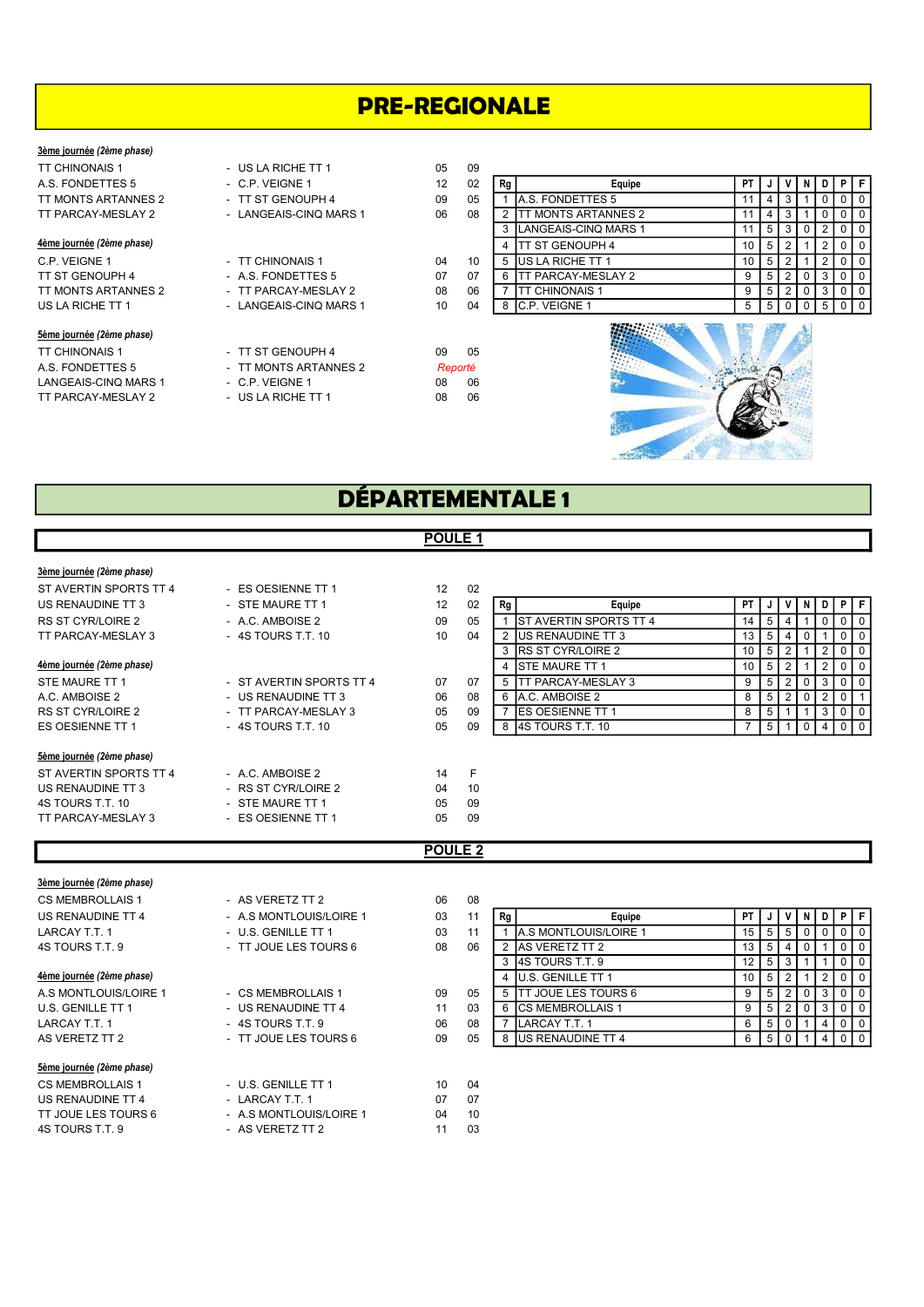## DÉPARTEMENTALE 2

## POULE<sub>1</sub>

|  | <u>3ème journée (2ème phase)</u> |
|--|----------------------------------|
|--|----------------------------------|

US CHAMBRAY 2 - ES OFSIENNE TT 2 03 11

| STE MAURE TT 2          |
|-------------------------|
| U.S. VERNOU S/BRENNE    |
| R.C. BALLAN 3           |
| <b>ES OESIENNE TT 2</b> |

#### 5ème journée (2ème phase)

US CHAMBRAY 2 - U.S. VERNOU S/BRENNE 1 05 09 4S TOURS T.T. 11 - STE MAURE TT 2 06 08<br>TT PARCAY-MESLAY 4 - ES OESIENNE TT 2 03 11 TT PARCAY-MESLAY 4

3ème journée (2ème phase)

ATT AZAY/CHER 1 - R.C. BALLAN 3 05 09

ATT AZAY/CHER 1 - STE MAURE TT 2 05 09 Rg | Equipe PT | J | V | N | D | P | F R.C. BALLAN 3 - U.S. VERNOU S/BRENNE 1 07 07 1 ES OESIENNE TT 2 15 5 5 0 0 0 0  $\overline{07}$   $\overline{07}$   $\overline{2}$  STE MAURE TT 2 13 5 4 0 1 1 0 1 0 - 3 U.S. VERNOU S/BRENNE 1 12 5 3 1 1 0 0<br>4 TT PARCAY-MESLAY 4 10 5 2 1 2 0 0 4ème journée (2ème phase) 4 TT PARCAY-MESLAY 4 10 5 2 1 2 0 0 - US CHAMBRAY 2 09 05 5 R.C. BALLAN 3 10 5 2 1<br>- ATT AZAY/CHER 1 1 03 6 4S TOURS T.T. 11 2 2 1 1 - ATT AZAY/CHER 1 11 03 6 4S TOURS T.T. 11 8 5 1 1 3 0 0 - TT PARCAY-MESLAY 4 08 06 7 US CHAMBRAY 2 7 5 1 0 4 0 0<br>- 4S TOURS T.T. 11 12 02 8 ATT AZAY/CHER 1 5 5 0 0 5 0 0 12 02 8 ATT AZAY/CHER 1 5 5 0 0 5 0 0

## POULE 2

| - TT BLERE V.C. 2     | 06              | 08 |           |        |                                                                                                                                                                                                    |   |                                                 |                                                                    |   |           |
|-----------------------|-----------------|----|-----------|--------|----------------------------------------------------------------------------------------------------------------------------------------------------------------------------------------------------|---|-------------------------------------------------|--------------------------------------------------------------------|---|-----------|
| - STE MAURE TT 3      | 11              | 03 |           | Equipe |                                                                                                                                                                                                    |   |                                                 |                                                                    | D | PFI       |
| - A.S.T.T. ESVRES 1   | 10              | 04 |           |        |                                                                                                                                                                                                    |   | 4                                               |                                                                    | 0 | $0$   $0$ |
| - A.S. FONDETTES 6    | 05              | 09 |           |        |                                                                                                                                                                                                    |   | 3                                               |                                                                    |   | $0$   $0$ |
|                       |                 |    |           |        |                                                                                                                                                                                                    |   | 3                                               |                                                                    |   | $0$   $0$ |
|                       |                 |    |           |        |                                                                                                                                                                                                    |   |                                                 | 2                                                                  |   | 0 1 0 1   |
| - A.P. ST SENOCH 1    | 08              | 06 |           |        |                                                                                                                                                                                                    |   |                                                 |                                                                    |   | $0$   $0$ |
| - TT CORMERY-TRUYES 4 | 10 <sup>1</sup> | 04 |           |        |                                                                                                                                                                                                    |   |                                                 |                                                                    | 3 | $0$   $0$ |
| $-$ C.P. VEIGNE 2     |                 |    |           |        |                                                                                                                                                                                                    |   |                                                 |                                                                    | 3 | $0$   $0$ |
| - A.S. FONDETTES 6    | 02              | 12 |           |        |                                                                                                                                                                                                    |   |                                                 |                                                                    | 4 | $0$   $0$ |
|                       |                 |    |           |        |                                                                                                                                                                                                    |   |                                                 |                                                                    |   |           |
| - A.S.T.T. ESVRES 1   | 06              | 08 |           |        |                                                                                                                                                                                                    |   |                                                 |                                                                    |   |           |
| - TT BOUCHARDAIS 1    | 08              | 06 |           |        |                                                                                                                                                                                                    |   |                                                 |                                                                    |   |           |
| - STE MAURE TT 3      | 13              | 01 |           |        |                                                                                                                                                                                                    |   |                                                 |                                                                    |   |           |
| - TT BLERE V.C. 2     | 10              | 04 |           |        |                                                                                                                                                                                                    |   |                                                 |                                                                    |   |           |
|                       |                 |    | <b>NP</b> |        | Rg<br>IA.S. FONDETTES 6<br><b>ITT CORMERY-TRUYES 4</b><br>3 A.S.T.T. ESVRES 1<br><b>ITT BOUCHARDAIS 1</b><br>5 C.P. VEIGNE 2<br><b>ISTE MAURE TT 3</b><br>6 ITT BLERE V.C. 2<br>8 A.P. ST SENOCH 1 | 8 | <b>PT</b><br>14<br>12<br>12<br>8<br>8<br>8<br>6 | 5 <sup>1</sup><br>5 <sup>1</sup><br>5 I<br>4<br>4<br>5<br>5<br>5 0 |   |           |

## POULE 3

Reporté

3ème journée (2ème phase) A.S. LUYNES T.T 2 - AS SAVONNIERES TT 1 10 04 TT CHINONAIS 2 - ES RIDELLOIS TT 1 08 0 R.C. BALLAN 2 - T.T. BENAISIEN 1 09 05 1 R.C. BALLAN 2 15 5 5 0 0 0 0 - LANGEAIS-CINQ MARS 2 09 0 4ème journée (2ème phase) ES RIDELLOIS TT 1 - A.S. LUYNES T.T 2 10 04<br>
T.T. BENAISIEN 1 - TT CHINONAIS 2 09 04 T.T. BENAISIEN 1 - TT CHINONAIS 2 09 05<br>R C BAI I AN 2 - TT CASTEI VAI ERIE 1 09 05 - TT CASTELVALERIE 1 09 05 AS SAVONNIERES TT 1 - LANGEAIS-CINQ MARS 2 08 06 5ème journée (2ème phase) A.S. LUYNES T.T 2 - T.T. BENAISIEN 1 09 05

TT CHINONAIS 2 <sup>-</sup> R.C. BALLAN 2 04 10<br>
LANGEAIS-CINQ MARS 2 - ES RIDELLOIS TT 1 04 10 LANGEAIS-CINQ MARS 2 - ES RIDELLOIS TT 1 04 10

TT CASTELVALERIE 1 - AS SAVONNIERES TT 1

| U₩ |    |                          |    |   |   |   |   |   |   |
|----|----|--------------------------|----|---|---|---|---|---|---|
| 06 | Rg | Equipe                   | PT |   |   | N |   | Ρ | F |
| 05 |    | R.C. BALLAN 2            | 15 | 5 | 5 |   |   |   | 0 |
| 05 | 2  | A.S. LUYNES T.T 2        | 12 | 5 | 3 |   |   |   | 0 |
|    | 3  | <b>ES RIDELLOIS TT 1</b> | 11 | 5 | 3 | 0 | 2 |   | 0 |
|    |    | TT CASTELVALERIE 1       | 9  |   |   |   |   |   | 0 |
| 04 | 5  | <b>TT CHINONAIS 2</b>    | 9  | 5 |   |   | 3 |   |   |
| 05 | 6  | LANGEAIS-CINQ MARS 2     |    | 5 |   |   |   |   | 0 |
| 05 |    | T.T. BENAISIEN 1         |    | 5 |   |   | 4 |   | 0 |
| 06 | 8  | AS SAVONNIERES TT 1      | 6  |   |   |   | 3 |   | 0 |

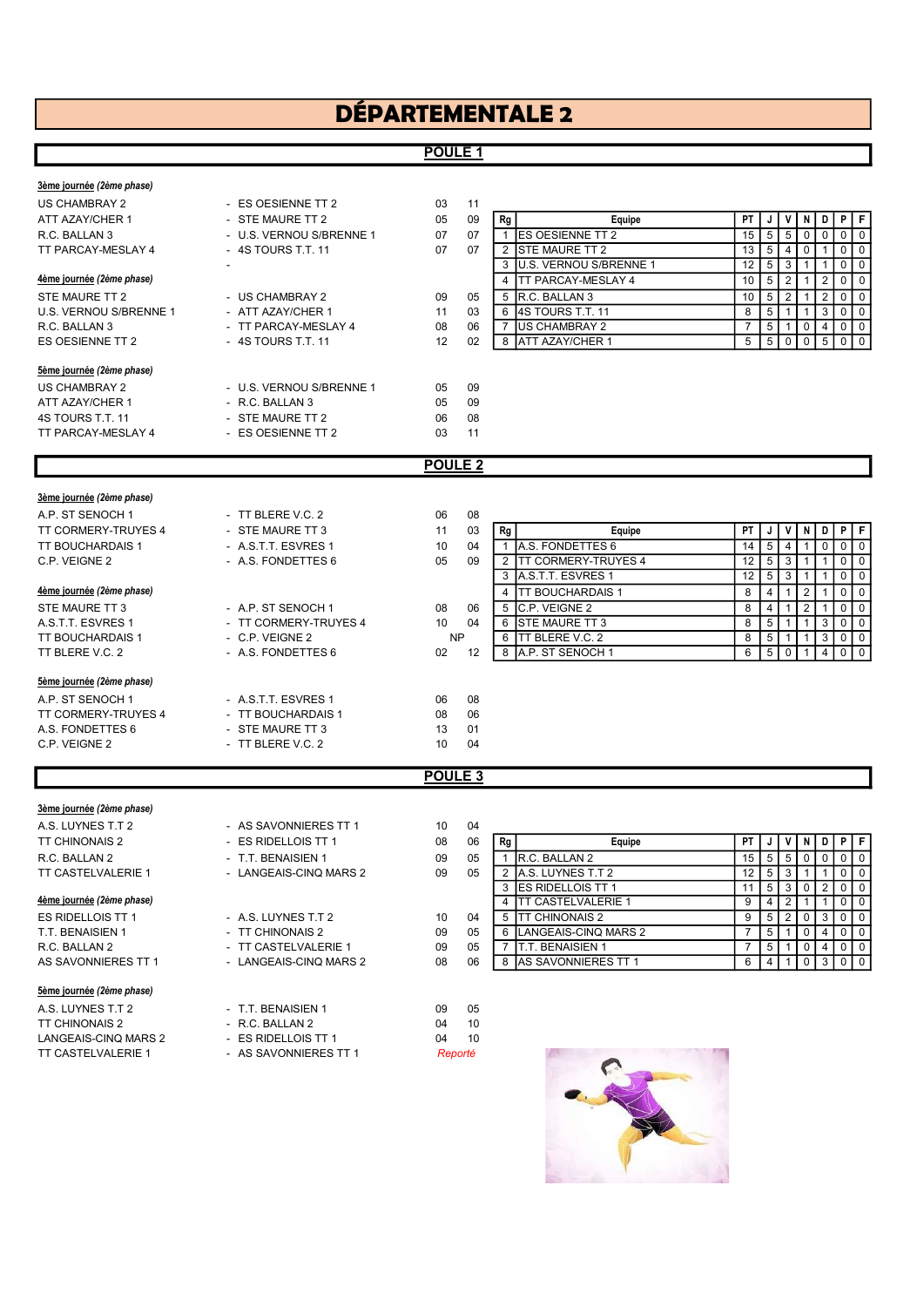## POULE 4

#### 3ème journée (2ème phase)

ST AVERTIN SPORTS TT 5 - P.L. PAUL BERT 1 08 06 TT BLERE VAL CHER 1 - TT MONTS ARTANNES 3 07 ASTT DU NAIS 1 <sup>-</sup> US LA RICHE TT 2 12<br>
ES VILLE AUX DAMES TT 4 - A.S. FONDETTES 7 08 ES VILLE AUX DAMES TT 4

#### 4ème journée (2ème phase)

#### 5ème journée (2ème phase)

| ST AVERTIN SPORTS TT 5  |  |
|-------------------------|--|
| TT BLERE VAL CHER 1     |  |
| A.S. FONDETTES 7        |  |
| ES VILLE AUX DAMES TT 4 |  |

| 4ème journée <i>(2ème phase)</i> |                           |    |    |
|----------------------------------|---------------------------|----|----|
| TT MONTS ARTANNES 3              | - ST AVERTIN SPORTS TT 5  | 08 | 06 |
| US LA RICHE TT 2                 | - TT BLERE VAL CHER 1     | 04 | 10 |
| ASTT DU NAIS 1                   | - ES VILLE AUX DAMES TT 4 | 05 | 09 |
| P.L. PAUL BERT 1                 | - A.S. FONDETTES 7        | 06 | 08 |
| 5ème journée <i>(2ème phase)</i> |                           |    |    |
| ST AVERTIN SPORTS TT 5           | - US LA RICHE TT 2        | 06 | 08 |
| TT BLERE VAL CHER 1              | - ASTT DU NAIS 1          | 08 | 06 |
| A.S. FONDETTES 7                 | - TT MONTS ARTANNES 3     | 09 | 05 |
| ES VILLE AUX DAMES TT 4          | - P.L. PAUL BERT 1        | 12 | 02 |

| ט ו היט וט אווואדארוט            |                           | vv | - vv |    |                                 |    |   |      |  |           |  |
|----------------------------------|---------------------------|----|------|----|---------------------------------|----|---|------|--|-----------|--|
| TT BLERE VAL CHER 1              | - TT MONTS ARTANNES 3     | 07 | 07   | Rg | Equipe                          | ΡT |   |      |  | PFI       |  |
| ASTT DU NAIS 1                   | - US LA RICHE TT 2        | 12 | 02   |    | <b>IES VILLE AUX DAMES TT 4</b> |    | 5 |      |  | 0 1 0 1   |  |
| ES VILLE AUX DAMES TT 4          | - A.S. FONDETTES 7        | 08 | 06   |    | <b>ITT BLERE VAL CHER 1</b>     |    |   |      |  | 0 1 0 1   |  |
|                                  |                           |    |      |    | <b>IA.S. FONDETTES 7</b>        |    |   | 513  |  | 0101      |  |
| 4ème journée <i>(2ème phase)</i> |                           |    |      |    | 4 ASTT DU NAIS 1                |    |   |      |  | 0101      |  |
| TT MONTS ARTANNES 3              | - ST AVERTIN SPORTS TT 5  | 08 | 06   |    | IUS LA RICHE TT 2               |    |   |      |  | $0$   $0$ |  |
| US LA RICHE TT 2                 | - TT BLERE VAL CHER 1     | 04 | 10   |    | <b>IST AVERTIN SPORTS TT 5</b>  |    |   |      |  | 0   0     |  |
| ASTT DU NAIS 1                   | - ES VILLE AUX DAMES TT 4 | 05 | 09   |    | <b>ITT MONTS ARTANNES 3</b>     |    |   |      |  | 0 1 0 1   |  |
| PI PAUL RERT 1                   | - A S FONDETTES 7         | በፍ | 08   |    | PAUL RERT 1<br>IP I             |    |   | 5101 |  |           |  |



## DÉPARTEMENTALE 3

## POULE<sub>1</sub>

## 3ème journée (2ème phase)

Exempt

| Exempt                    | - U.S.E. AVOINE-BEAUMONT 4 |    |    |
|---------------------------|----------------------------|----|----|
| <b>TT CHINONAIS 3</b>     | - ES RIDELLOIS TT 2        | 11 | 03 |
| ST MICHEL T.T. 1          | - US LA RICHE TT 3         | 04 | 10 |
| T.T. BENAISIEN 2          | - RS ST CYR/LOIRE 4        | 13 | 01 |
| 4ème journée (2ème phase) |                            |    |    |
| ES RIDELLOIS TT 2         | - Exempt                   |    |    |
| US LA RICHE TT 3          | - TT CHINONAIS 3           | 13 | 01 |
| ST MICHEL T.T. 1          | - T.T. BENAISIEN 2         | 06 | 08 |
| U.S.E. AVOINE-BEAUMONT 4  | - RS ST CYR/LOIRE 4        | 06 | 08 |
| 5ème journée (2ème phase) |                            |    |    |
| Exempt                    | - US LA RICHE TT 3         |    |    |
| <b>TT CHINONAIS 3</b>     | - ST MICHEL T.T. 1         | 07 | 07 |
| <b>RS ST CYR/LOIRE 4</b>  | - ES RIDELLOIS TT 2        | 07 | 07 |
| T.T. BENAISIEN 2          | - U.S.E. AVOINE-BEAUMONT 4 | 14 | F  |

| –∧∪…⊳                            | 0.0.1.1170.112 DL/10.110.11 |       |    |     |                             |    |   |   |  |     |         |
|----------------------------------|-----------------------------|-------|----|-----|-----------------------------|----|---|---|--|-----|---------|
| TT CHINONAIS 3                   | - ES RIDELLOIS TT 2         | 11    | 03 | Rg, | Equipe                      | РT |   |   |  | PFI |         |
| ST MICHEL T.T. 1                 | - US LA RICHE TT 3          | 04    | 10 |     | <b>IUS LA RICHE TT 3</b>    |    |   | 4 |  |     | 0101    |
| T.T. BENAISIEN 2                 | - RS ST CYR/LOIRE 4         | 13    | 01 |     | T. BENAISIEN 2              |    |   |   |  |     | 0 1 0 1 |
|                                  |                             |       |    |     | <b>ITT CHINONAIS 3</b>      | 10 |   |   |  |     | 0101    |
| 4ème journée <i>(2ème phase)</i> |                             |       |    |     | 4 <b>IES RIDELLOIS TT 2</b> |    |   |   |  |     | 0   0   |
| ES RIDELLOIS TT 2                | - Exempt                    |       |    |     | 5 JU.S.E. AVOINE-BEAUMONT 4 |    |   |   |  |     |         |
| US LA RICHE TT 3                 | - TT CHINONAIS 3            | 13    | 01 |     | 6 IRS ST CYR/LOIRE 4        |    | 4 |   |  |     | J 0'    |
| ST MICHEL T.T. 1                 | - T.T. BENAISIEN 2          | 06    | 08 |     | <b>IST MICHEL T.T. 1</b>    |    |   |   |  |     |         |
|                                  | -- -- -- -- - --- -         | - - - |    |     |                             |    |   |   |  |     |         |

### POULE 2

| 3ème journée (2ème phase)   |                               |    |    |                |                                |                 |   |   |                |                |                |                |
|-----------------------------|-------------------------------|----|----|----------------|--------------------------------|-----------------|---|---|----------------|----------------|----------------|----------------|
| <b>ASTT SORIGNY 1</b>       | - P.L. PAUL BERT 2            | 08 | 06 |                |                                |                 |   |   |                |                |                |                |
| ATT AZAY/CHER 3             | - A.P. ST SENOCH 2            | 08 | 06 | Rg             | Equipe                         | <b>PT</b>       |   | v | N              | D              | PF             |                |
| <b>PPC MARTINOIS 1</b>      | - TTC du LOCHOIS 2            | 10 | 04 |                | <b>IPPC MARTINOIS 1</b>        | 14              | 5 |   |                |                | $\overline{0}$ | $\overline{0}$ |
| STE CATHERINE DE FIERBOIS 1 | - Exempt                      |    |    |                | 2 ASTT SORIGNY 1               | 10 <sup>1</sup> | 4 | 3 |                |                | $0$   0        |                |
|                             |                               |    |    |                | 3 ISTE CATHERINE DE FIERBOIS 1 | 9               |   |   |                |                | $0$   0        |                |
| 4ème journée (2ème phase)   |                               |    |    | 4 <sup>1</sup> | ITTC du LOCHOIS 2              | 9               | 5 |   | 2 <sup>1</sup> | 2 <sup>1</sup> | $0$   $0$      |                |
| A.P. ST SENOCH 2            | - ASTT SORIGNY 1              | 03 | 11 |                | 5 IP.L. PAUL BERT 2            | 6               | 4 |   | 0 <sup>1</sup> |                | 3 0 0          |                |
| TTC du LOCHOIS 2            | - ATT AZAY/CHER 3             | 12 | 02 |                | 6 A.P. ST SENOCH 2             | 6               | 4 | 0 | 2              | $\overline{2}$ | $0$   0        |                |
| <b>PPC MARTINOIS 1</b>      | - STE CATHERINE DE FIERBOIS 1 | 09 | 05 |                | <b>ATT AZAY/CHER 3</b>         | 6               | 4 |   |                | 3              | $0$ 0          |                |
| P.L. PAUL BERT 2            | - Exempt                      |    |    |                |                                |                 |   |   |                |                |                |                |
|                             |                               |    |    |                |                                |                 |   |   |                |                |                |                |
| 5ème journée (2ème phase)   |                               |    |    |                |                                |                 |   |   |                |                |                |                |
| <b>ASTT SORIGNY 1</b>       | - TTC du LOCHOIS 2            | 10 | 04 |                |                                |                 |   |   |                |                |                |                |
| ATT AZAY/CHER 3             | - PPC MARTINOIS 1             | 02 | 12 |                |                                |                 |   |   |                |                |                |                |
| Exempt                      | - A.P. ST SENOCH 2            |    |    |                |                                |                 |   |   |                |                |                |                |
| STE CATHERINE DE FIERBOIS 1 | - P.L. PAUL BERT 2            | 10 | 04 |                |                                |                 |   |   |                |                |                |                |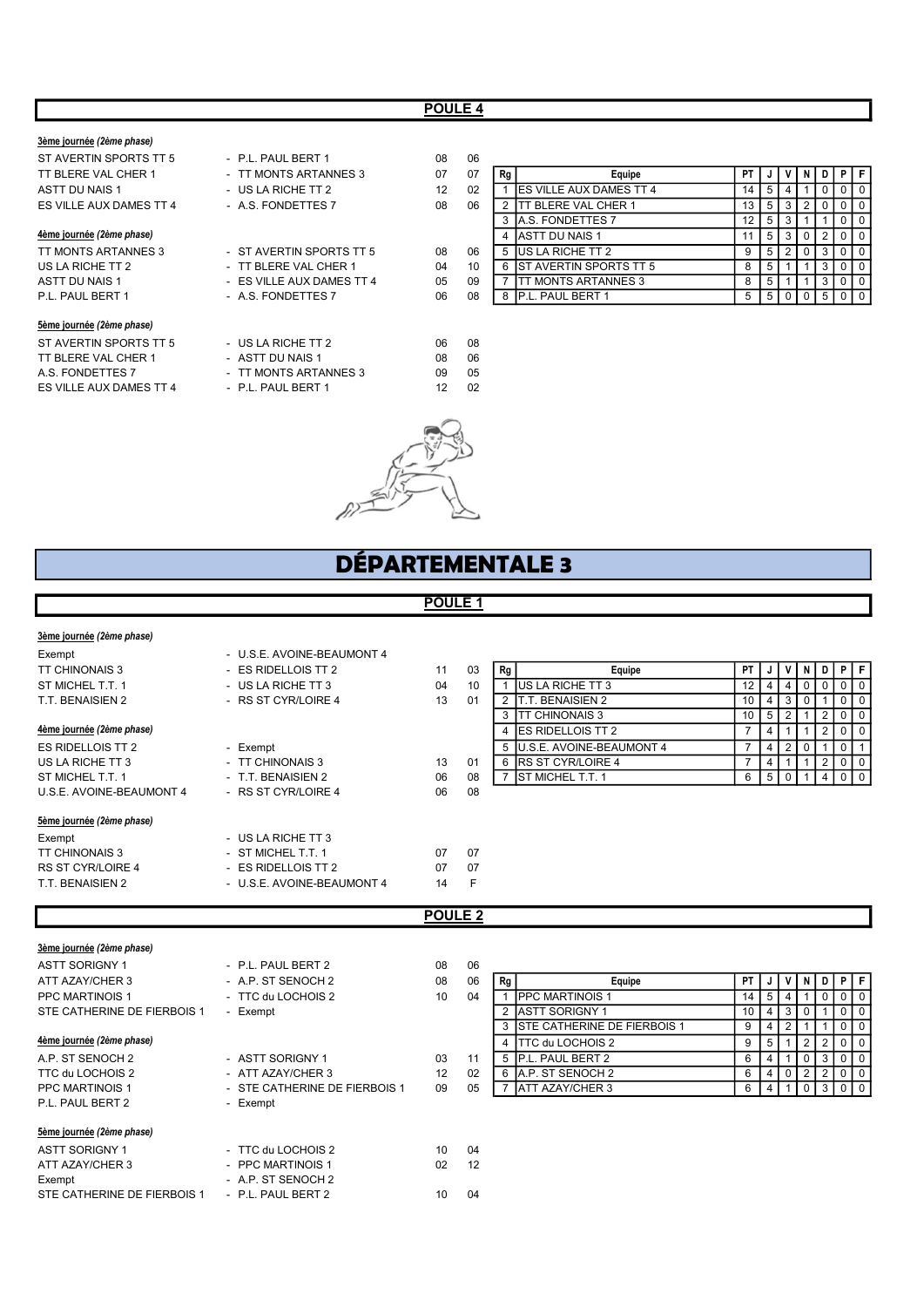| 3ème journée (2ème phase)                        |                                             |                    |          |                                                                        |                 |                                  |                                |                 |                     |              |
|--------------------------------------------------|---------------------------------------------|--------------------|----------|------------------------------------------------------------------------|-----------------|----------------------------------|--------------------------------|-----------------|---------------------|--------------|
| U.S. VERNOU / BRENNE 2                           | - US RENAUDINE TT 5                         | 05                 | 09       |                                                                        |                 |                                  |                                |                 |                     |              |
| A.T.T. ST ANTOINE DU ROCHER 1 - T.T. METTRAY 1   |                                             | 07                 | 07       | Rg<br>Equipe                                                           | PT              | J                                | v<br>N                         | D               | $\ddot{\mathsf{P}}$ | F            |
| <b>TT SEMBLANCEEN 1</b>                          | - TT PARCAY MESLAY 6                        | 09                 | 05       | A.T.T. ST ANTOINE DU ROCHER 1<br>$\mathbf{1}$                          | 14              | $\overline{5}$<br>$\overline{4}$ |                                | $\mathbf 0$     | $\mathbf 0$         | $\mathbf 0$  |
| TT CASTELVALERIE 2                               | - RS ST CYR/LOIRE 5                         | 11                 | 03       | T.T. METTRAY 1<br>2                                                    | 14              | 5 <sup>1</sup>                   | 4<br>$\mathbf{1}$              | $\pmb{0}$       | 0                   | $\mathbf 0$  |
|                                                  |                                             |                    |          | <b>TT CASTELVALERIE 2</b><br>3                                         | 11              | 5 <sup>1</sup>                   | 3<br>$\mathbf 0$               | $\overline{2}$  | 0                   | $\mathbf 0$  |
| 4ème journée (2ème phase)                        |                                             |                    |          | 4<br>US RENAUDINE TT 5                                                 | 11              | 5                                | 3<br>$\mathbf 0$               | $\overline{2}$  | $\mathbf 0$         | $\mathbf 0$  |
| T.T. METTRAY 1                                   | - U.S. VERNOU /BRENNE 2                     | 10                 | 04       | <b>TT SEMBLANCEEN 1</b><br>5                                           | 11              | 5 <sup>1</sup>                   | 3<br>$\pmb{0}$                 | $\overline{2}$  | $\mathbf 0$         | $\mathbf 0$  |
| TT PARCAY MESLAY 6                               | - A.T.T. ST ANTOINE DU ROCHER 1             | 01                 | 13       | U.S. VERNOU / BRENNE 2<br>6                                            | 9               | 5 <sup>1</sup>                   | $\overline{2}$<br>0            | 3               | 0                   | $\mathbf 0$  |
| <b>TT SEMBLANCEEN 1</b>                          | - TT CASTELVALERIE 2                        | 09                 | 05       | <b>TT PARCAY MESLAY 6</b><br>7                                         | 5               | 5 <sub>1</sub>                   | $\mathbf 0$<br>$\mathbf 0$     | $\sqrt{5}$      | $\mathbf 0$         | $\mathbf 0$  |
| US RENAUDINE TT 5                                | - RS ST CYR/LOIRE 5                         | 09                 | 05       | RS ST CYR/LOIRE 5<br>8                                                 | 5               | $5\vert$<br>$\mathbf 0$          | $\mathbf 0$                    | $5\phantom{.0}$ | $\mathbf 0$         | 0            |
| Sème journée (2ème phase)                        |                                             |                    |          |                                                                        |                 |                                  |                                |                 |                     |              |
| U.S. VERNOU / BRENNE 2                           | - TT PARCAY MESLAY 6                        | 10                 | 04       |                                                                        |                 |                                  |                                |                 |                     |              |
| A.T.T. ST ANTOINE DU ROCHER 1 - TT SEMBLANCEEN 1 |                                             | 13                 | 01       |                                                                        |                 |                                  |                                |                 |                     |              |
| <b>RS ST CYR/LOIRE 5</b>                         | - T.T. METTRAY 1                            | 03                 | 11       |                                                                        |                 |                                  |                                |                 |                     |              |
| TT CASTELVALERIE 2                               | - US RENAUDINE TT 5                         | 04                 | 10       |                                                                        |                 |                                  |                                |                 |                     |              |
|                                                  |                                             | <b>POULE 4</b>     |          |                                                                        |                 |                                  |                                |                 |                     |              |
| 3ème journée (2ème phase)                        |                                             |                    |          |                                                                        |                 |                                  |                                |                 |                     |              |
| ST AVERTIN SPORTS TT 7                           | - US RENAUDINE TT 6                         | 05                 | 09       |                                                                        |                 |                                  |                                |                 |                     |              |
| ATT AZAY/CHER 2                                  | - A.S MONTLOUIS/LOIRE 2                     | 01                 | 13       | Rg<br>Equipe                                                           | PT              | J                                | V<br>N                         | D               | P                   | F            |
| R.C. BALLAN 4                                    | - A.S.T.T. ESVRES 2                         | 01                 | 13       | A.C. AMBOISE 3<br>$\mathbf{1}$                                         | 15              | 5                                | 5<br>$\mathbf 0$               | $\mathsf 0$     | $\mathbf 0$         | $\mathbf 0$  |
| A.C. AMBOISE 3                                   | - LARCAY T.T. 2                             | 10                 | 04       | US RENAUDINE TT 6<br>2                                                 | 13              | $\overline{5}$                   | $\mathbf 0$<br>4               | $\mathbf{1}$    | $\mathbf 0$         | $\mathbf 0$  |
|                                                  |                                             |                    |          | A.S MONTLOUIS/LOIRE 2<br>3                                             | 12              | 4                                | 4<br>$\pmb{0}$                 | 0               | $\mathbf 0$         | $\mathbf 0$  |
| 4ème journée (2ème phase)                        |                                             |                    |          | A.S.T.T. ESVRES 2<br>4                                                 | 9               | $5\overline{)}$                  | $\sqrt{2}$<br>$\mathbf 0$      | 3               | $\mathbf 0$         | $\mathbf 0$  |
| A.S MONTLOUIS/LOIRE 2                            | - ST AVERTIN SPORTS TT 7                    | 13                 | 01       | LARCAY T.T. 2<br>5                                                     | 8               | $\overline{4}$                   | $\overline{2}$<br>0            | $\overline{2}$  | $\mathbf 0$         | $\mathbf 0$  |
| A.S.T.T. ESVRES 2                                | - ATT AZAY/CHER 2                           | 10                 | 04       | <b>ATT AZAY/CHER 2</b><br>6                                            | $\overline{7}$  | 5<br>$\mathbf{1}$                | $\pmb{0}$                      | $\overline{4}$  | $\mathbf 0$         | $\mathbf{0}$ |
| R.C. BALLAN 4                                    | - A.C. AMBOISE 3                            | 04                 | 10       | ST AVERTIN SPORTS TT 7<br>7                                            | $\overline{7}$  | 5 <sup>1</sup>                   | $\mathbf 0$<br>$\mathbf{1}$    | 4               | 0                   | 0            |
| US RENAUDINE TT 6                                | - LARCAY T.T. 2                             | 10                 | 04       | R.C. BALLAN 4<br>8                                                     | 5               | 5                                | 0<br>$\mathbf 0$               | 5               | $\mathbf 0$         | $\Omega$     |
| 5ème journée (2ème phase)                        |                                             |                    |          |                                                                        |                 |                                  |                                |                 |                     |              |
| ST AVERTIN SPORTS TT 7                           | - A.S.T.T. ESVRES 2                         | 08                 | 06       |                                                                        |                 |                                  |                                |                 |                     |              |
| ATT AZAY/CHER 2                                  | - R.C. BALLAN 4                             | 09                 | 05       |                                                                        |                 |                                  |                                |                 |                     |              |
| LARCAY T.T. 2                                    | - A.S MONTLOUIS/LOIRE 2                     | <b>NP</b>          |          |                                                                        |                 |                                  |                                |                 |                     |              |
| A.C. AMBOISE 3                                   | - US RENAUDINE TT 6                         | 09                 | 05       |                                                                        |                 |                                  |                                |                 |                     |              |
|                                                  |                                             | POULE <sub>5</sub> |          |                                                                        |                 |                                  |                                |                 |                     |              |
| 3ème journée (2ème phase)                        |                                             |                    |          |                                                                        |                 |                                  |                                |                 |                     |              |
| ST AVERTIN SPORTS TT 6                           | - CS MEMBROLLAIS TT 2                       | 08                 | 06       |                                                                        |                 |                                  |                                |                 |                     |              |
|                                                  | - U.S.E. AVOINE-BEAUMONT 2                  |                    |          |                                                                        | ΡT              | J                                | N<br>V                         | D               | P                   | F            |
| Exempt                                           |                                             |                    |          | ${\sf Rg}$<br>Equipe<br><b>ES VILLE AUX DAMES TT 5</b><br>$\mathbf{1}$ | 14              | 5                                | $\overline{4}$                 | $\mathbf 0$     | $\mathbf 0$         | $\mathbf 0$  |
| A.S. FONDETTES 9                                 | - TT PARCAY-MESLAY 5<br>- RS ST CYR/LOIRE 3 | 07<br>09           | 07<br>05 | 2   U.S.E. AVOINE-BEAUMONT 2                                           | 10 <sup>°</sup> | $4 \mid 2 \mid$                  | $\mathbf{1}$<br>2              | $\overline{0}$  | l o l               | $\mathbf 0$  |
| ES VILLE AUX DAMES TT 5                          |                                             |                    |          | 3 A.S. FONDETTES 9                                                     | 9               | 4                                | $\overline{3}$<br>$\mathbf{1}$ | $\mathbf 0$     | $\overline{0}$      | $\mathbf 0$  |
| 4ème journée (2ème phase)                        |                                             |                    |          | <b>ST AVERTIN SPORTS TT 6</b><br>4                                     | 9               | 5 <sup>1</sup>                   | $\mathbf 0$<br>2               | $\mathbf{3}$    | $\Omega$            | $\mathbf 0$  |
| U.S.E. AVOINE-BEAUMONT 2                         | - ST AVERTIN SPORTS TT 6                    | 08                 | 06       | RS ST CYR/LOIRE 3<br>5                                                 | 7               | 4                                | $\mathbf{1}$<br>$\mathbf{1}$   | $\overline{2}$  | l 0                 | 0            |
| TT PARCAY-MESLAY 5                               | - Exempt                                    |                    |          | <b>CS MEMBROLLAIS TT 2</b><br>6                                        | 6               | 4                                | $\mathbf{1}$<br>0              | $\mathbf{3}$    | $\overline{0}$      | $\mathbf 0$  |
| A.S. FONDETTES 9                                 | - ES VILLE AUX DAMES TT 5                   | 07                 | 07       | TT PARCAY-MESLAY 5<br>$\overline{7}$                                   | 5               | 4                                | $\overline{0}$<br>$\mathbf{1}$ | $\mathbf{3}$    | $\overline{0}$      | $\mathbf 0$  |
| CS MEMBROLLAIS TT 2                              | - RS ST CYR/LOIRE 3                         | 08                 | 06       |                                                                        |                 |                                  |                                |                 |                     |              |
| 5ème journée (2ème phase)                        |                                             |                    |          |                                                                        |                 |                                  |                                |                 |                     |              |
| ST AVERTIN SPORTS TT 6                           | - TT PARCAY-MESLAY 5                        | 11                 | 03       |                                                                        |                 |                                  |                                |                 |                     |              |
| Exempt                                           | - A.S. FONDETTES 9                          |                    |          |                                                                        |                 |                                  |                                |                 |                     |              |
| RS ST CYR/LOIRE 3                                | - U.S.E. AVOINE-BEAUMONT 2                  | 07                 | 07       |                                                                        |                 |                                  |                                |                 |                     |              |
| ES VILLE AUX DAMES TT 5                          | - CS MEMBROLLAIS TT 2                       | 11                 | 03       |                                                                        |                 |                                  |                                |                 |                     |              |

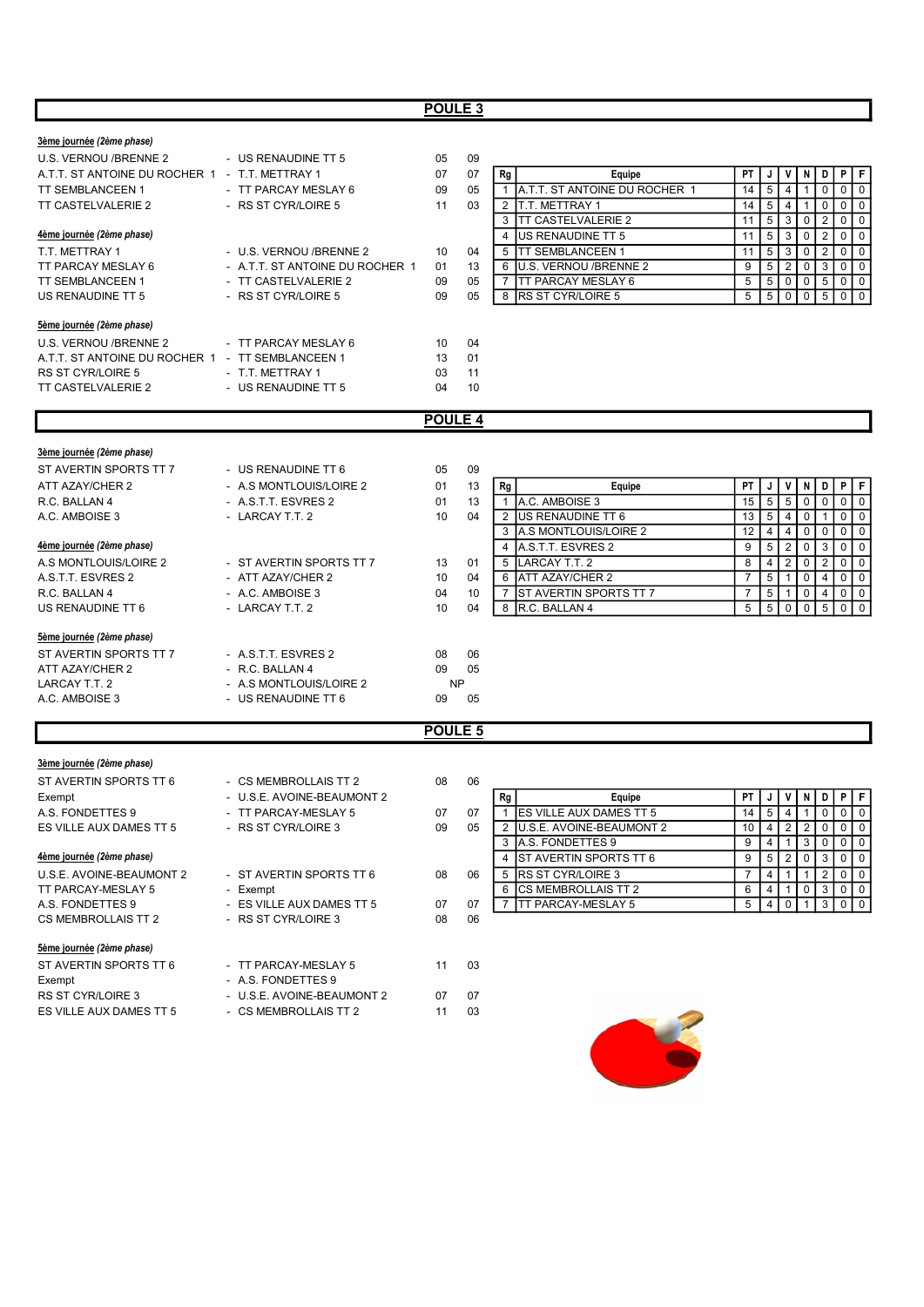| 3ème journée (2ème phase)  |                            |    |    |                                       |                 |                |                |                |              |                |                |
|----------------------------|----------------------------|----|----|---------------------------------------|-----------------|----------------|----------------|----------------|--------------|----------------|----------------|
| 4S TOURS T.T. 12           | - U.S.E. AVOINE-BEAUMONT 3 | 07 | 07 |                                       |                 |                |                |                |              |                |                |
| TT CORMERY-TRUYES 5        | - TT MONTS ARTANNES 4      | 11 | 03 | Equipe<br>Rg                          | PT I            |                |                |                | D            |                | PF             |
| A.S. FONDETTES 8           | - TT ST GENOUPH 5          | 07 | 07 | CORMERY-TRUYES 5                      | 14              | <sup>5</sup>   | 4              |                | $\mathbf{0}$ |                | 0 <sup>1</sup> |
| Exempt                     | - TT JOUE LES TOURS 7      |    |    | <b>T JOUE LES TOURS 7</b>             | 10 <sub>1</sub> |                | 4 3            | 0              |              | $\overline{0}$ | 0              |
|                            |                            |    |    | <b>JA.S. FONDETTES 8</b><br>3         | 10              | 4 <sup>1</sup> | 2              | 2 <sub>1</sub> | 0            |                | $0$   0        |
| 4ème journée (2ème phase)  |                            |    |    | <b>ITT ST GENOUPH 5</b>               | 9               | 4 I            | $\overline{2}$ |                |              | $\overline{0}$ | $\overline{0}$ |
| TT MONTS ARTANNES 4        | $-4S$ TOURS T.T. 12        | 11 | 03 | T MONTS ARTANNES 4                    |                 | 5 <sup>5</sup> |                | 0 <sup>1</sup> |              |                | $0$   0        |
| TT ST GENOUPH 5            | - TT CORMERY-TRUYES 5      | 03 | 11 | <b>IU.S.E. AVOINE-BEAUMONT 3</b><br>6 | 5               |                | 4 0            |                | 3            |                | $0$   $0$      |
| A.S. FONDETTES 8           | - Exempt                   |    |    | <b>I4S TOURS T.T. 12</b>              | 5               | $\overline{4}$ |                |                | 3            |                | $0$   0        |
| U.S.E. AVOINE-BEAUMONT 3   | - TT JOUE LES TOURS 7      | 02 | 12 |                                       |                 |                |                |                |              |                |                |
| 5ème journée (2ème phase)  |                            |    |    |                                       |                 |                |                |                |              |                |                |
| 4S TOURS T.T. 12           | - TT ST GENOUPH 5          | 01 | 13 |                                       |                 |                |                |                |              |                |                |
| <b>TT CORMERY-TRUYES 5</b> | - A.S. FONDETTES 8         | 07 | 07 | J'PEUX PAS                            |                 |                |                |                |              |                |                |
| TT JOUE LES TOURS 7        | - TT MONTS ARTANNES 4      | 12 | 02 | I'AI PING-PONG                        |                 |                |                |                |              |                |                |
| Exempt                     | - U.S.E. AVOINE-BEAUMONT 3 |    |    |                                       |                 |                |                |                |              |                |                |

## DÉPARTEMENTALE 4

## POULE<sub>1</sub>

| 3ème journée (2ème phase) |                          |    |    |    |                          |    |                |             |             |                |           |
|---------------------------|--------------------------|----|----|----|--------------------------|----|----------------|-------------|-------------|----------------|-----------|
| <b>ASTT SORIGNY 2</b>     | - C.S. MEMBROLLAIS 3     | 01 | 09 |    |                          |    |                |             |             |                |           |
| <b>TT CHINONAIS 4</b>     | - ST AVERTIN SPORTS TT 8 | 07 | 03 | Rg | Equipe                   | PT |                | v           | N           | D I            | PF        |
| Exempt                    | - US LA RICHE TT 5       |    |    |    | <b>ITT BOUCHARDAIS 2</b> | 13 | 5 <sup>1</sup> | 3           | 2           | $\overline{0}$ | $0$   $0$ |
| A.P. ABILLY 1             | - TT BOUCHARDAIS 2       | 05 | 05 |    | 2 A.P. ABILLY 1          | 11 | 4              | 3           |             | $\overline{0}$ | $0$   0   |
|                           |                          |    |    |    | 3 ITT CHINONAIS 4        | 11 | 4              | 3           |             | $\mathbf{0}$   | $0$   0   |
| 4ème journée (2ème phase) |                          |    |    |    | 4 US LA RICHE TT 5       |    | 4              |             |             | 2              | $0$   $0$ |
| ST AVERTIN SPORTS TT 8    | - ASTT SORIGNY 2         | 06 | 04 |    | 5 ST AVERTIN SPORTS TT 8 |    | 4              |             |             | 2              | $0$   0   |
| US LA RICHE TT 5          | - TT CHINONAIS 4         | 03 | 07 |    | 6 C.S. MEMBROLLAIS 3     | 6  | 4              | -1          | 0           | 3 <sup>1</sup> | $0$   0   |
| Exempt                    | - A.P. ABILLY 1          |    |    |    | ASTT SORIGNY 2           | 5  | 5 <sup>1</sup> | $\mathbf 0$ | $\mathbf 0$ | 5 <sub>1</sub> |           |
| C.S. MEMBROLLAIS 3        | - TT BOUCHARDAIS 2       | 04 | 06 |    |                          |    |                |             |             |                |           |
| 5ème journée (2ème phase) |                          |    |    |    |                          |    |                |             |             |                |           |
| <b>ASTT SORIGNY 2</b>     | - US LA RICHE TT 5       | 01 | 09 |    |                          |    |                |             |             |                |           |
| <b>TT CHINONAIS 4</b>     | - Exempt                 |    |    |    |                          |    |                |             |             |                |           |
| <b>TT BOUCHARDAIS 2</b>   | - ST AVERTIN SPORTS TT 8 | 08 | 02 |    |                          |    |                |             |             |                |           |
| A.P. ABILLY 1             | - C.S. MEMBROLLAIS 3     | 09 | 01 |    |                          |    |                |             |             |                |           |
|                           |                          |    |    |    |                          |    |                |             |             |                |           |

|   | Rg | Equipe                        | P1 |   |   |   |   | F |
|---|----|-------------------------------|----|---|---|---|---|---|
|   |    | <b>ITT BOUCHARDAIS 2</b>      | 13 | 5 | 3 |   | U | O |
| 5 | っ  | A.P. ABILLY 1                 |    |   | 3 |   |   | 0 |
|   |    | <b>TT CHINONAIS 4</b>         |    |   |   |   |   | 0 |
|   |    | <b>IUS LA RICHE TT 5</b>      |    |   |   |   |   | O |
|   | 5  | <b>ST AVERTIN SPORTS TT 8</b> |    |   |   |   |   | 0 |
|   | 6  | C.S. MEMBROLLAIS 3            | 6  |   |   | Ο | 3 | 0 |
|   |    | <b>ASTT SORIGNY 2</b>         |    |   |   |   |   |   |

## POULE<sub>2</sub>

## 3ème journée (2ème phase) STE MAURE TT 5 AS SAVONNIERES 3<br>
TT OF UDLAHOEF J O

| <b>TT SEMBLANCEEN 2</b> |
|-------------------------|
| C.P. VEIGNE 4           |
|                         |

## 4ème journée (2ème phase)

## 5ème journée (2ème phase)

STE MAURE TT 5 AS SAVONNIERES 3 LARCAY T.T. 3 C.P. VEIGNE 4

| - AS VERETZ TT 4        | 03 | 07 |  |
|-------------------------|----|----|--|
| <b>BEAUJARDIN BCT 2</b> | 03 | 07 |  |
| - TT ST GENOUPH 6       | 03 | 07 |  |
| - LARCAY T.T. 3         | 01 | 09 |  |
|                         |    |    |  |
|                         |    |    |  |
| - STE MAURE TT 5        | 08 | 02 |  |
| - AS SAVONNIERES 3      | 04 | 06 |  |
| $-$ C.P. VEIGNE 4       | 04 | 06 |  |
| - LARCAY T.T. 3         | 04 | 06 |  |
|                         |    |    |  |
|                         |    |    |  |
| - TT ST GENOUPH 6       | 07 | 03 |  |
| - TT SEMBLANCEEN 2      | 08 | 02 |  |
| <b>BEAUJARDIN BCT 2</b> | 08 | 02 |  |
| - AS VERETZ TT 4        | 02 | 08 |  |
|                         |    |    |  |

| STE MAURE TT 5                   | - AS VERETZ TT 4   | 03<br>07 |    |    |                          |      |              |     |  |         |
|----------------------------------|--------------------|----------|----|----|--------------------------|------|--------------|-----|--|---------|
| AS SAVONNIERES 3                 | - BEAUJARDIN BCT 2 | 03<br>07 |    | Rg | Equipe                   | PT I |              |     |  | PIFI    |
| TT SEMBLANCEEN 2                 | - TT ST GENOUPH 6  | 03<br>07 |    |    | <b>ILARCAY T.T.3</b>     | 15   | 51           | 5   |  | 0 1 0 1 |
| C.P. VEIGNE 4                    | - LARCAY T.T. 3    | 01<br>09 |    |    | <b>IAS VERETZ TT 4</b>   | 13   | <sub>5</sub> |     |  | 0 1 0 1 |
|                                  |                    |          |    |    | <b>IBEAUJARDIN BCT 2</b> | 13   | $\mathbf b$  |     |  | 0 1 0 1 |
| <u>4ème journée (2ème phase)</u> |                    |          |    |    | <b>ISTE MAURE TT 5</b>   |      | .b           |     |  | 0 1 0 1 |
| BEAUJARDIN BCT 2                 | - STE MAURE TT 5   | 08<br>02 |    |    | IC.P. VEIGNE 4           |      |              |     |  | 0101    |
| TT ST GENOUPH 6                  | - AS SAVONNIERES 3 | 04<br>06 |    |    | <b>JAS SAVONNIERES 3</b> |      |              |     |  | 0 1 0 1 |
| TT SEMBLANCEEN 2                 | $-$ C.P. VEIGNE 4  | 04       | 06 |    | TT ST GENOUPH 6          |      |              |     |  | 0 1 0 1 |
| <b>AS VERETZ TT 4</b>            | - LARCAY T.T. 3    | 04<br>06 |    |    | <b>「SEMBLANCEEN 2</b>    |      |              | 500 |  | 0 1 0 1 |
|                                  |                    |          |    |    |                          |      |              |     |  |         |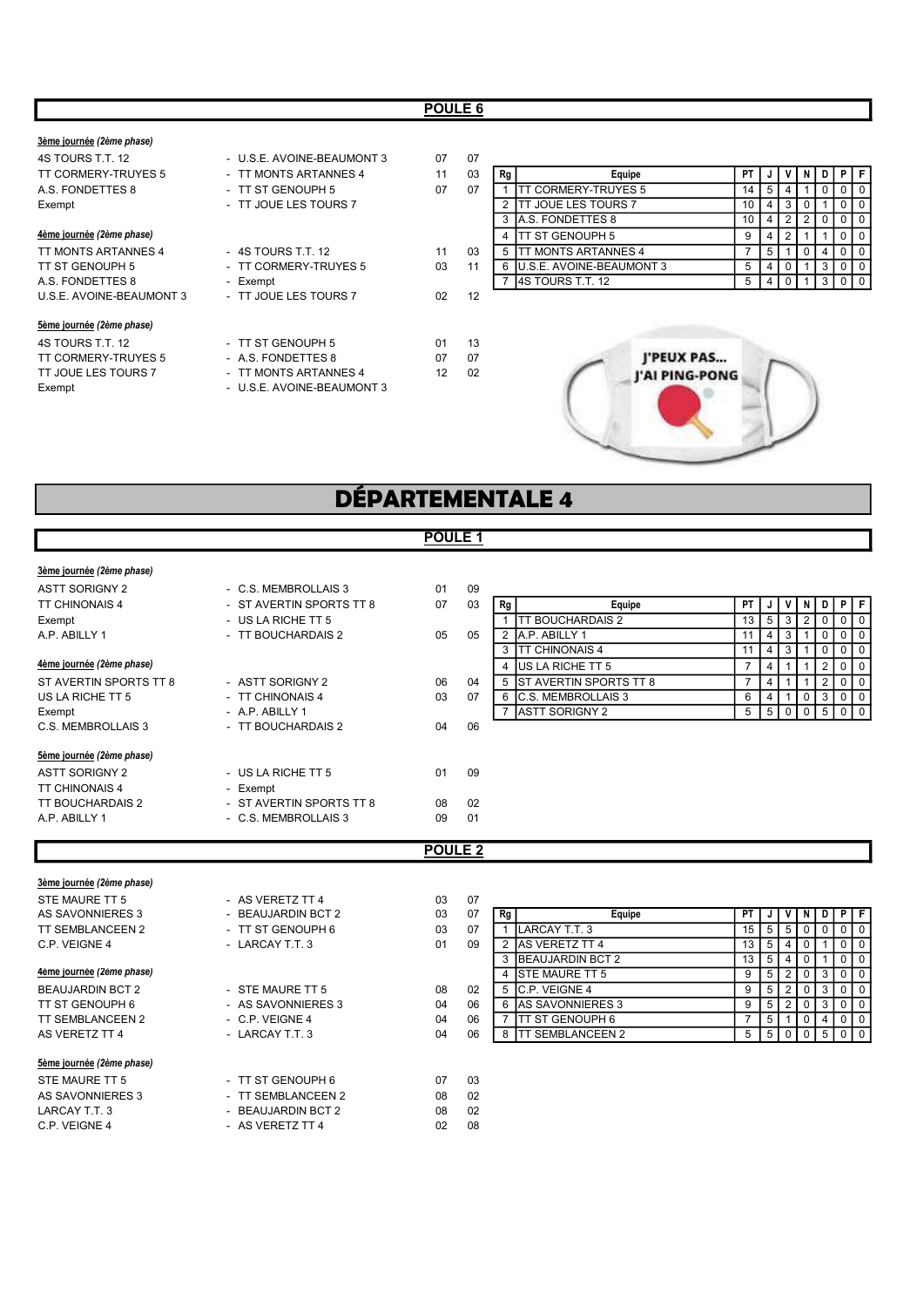## POULE<sub>3</sub>

| 3ème journée (2ème phase) |                          |    |    |    |                           |           |                |                |   |                |           |   |
|---------------------------|--------------------------|----|----|----|---------------------------|-----------|----------------|----------------|---|----------------|-----------|---|
| A.S MONTLOUIS/LOIRE 3     | - US RENAUDINE TT 7      | 09 | 01 |    |                           |           |                |                |   |                |           |   |
| ES OESIENNE TT 4          | - ST AVERTIN SPORTS TT 9 | 05 | 05 | Rg | Equipe                    | <b>PT</b> |                | v              | N | D              | PIF       |   |
| TT JOUE LES TOURS 8       | $-$ A.C. AMBOISE 5       | 06 | 04 |    | IC.P. VEIGNE 3            | 15        | 5              | 5              | 0 | 0              | $01$ 0    |   |
| C.P. VEIGNE 3             | - PPC MARTINOIS 2        | 08 | 02 |    | 2 IES OESIENNE TT 4       | 13        | 5              | 3              | 2 | $\Omega$       | $01$ 0    |   |
|                           |                          |    |    |    | 3 ITT JOUE LES TOURS 8    | 12        | 5              | 3              |   |                | $0$   0   |   |
| 4ème journée (2ème phase) |                          |    |    |    | 4 <b>IPPC MARTINOIS 2</b> |           | 5              | 3 <sup>1</sup> | 0 | $\overline{2}$ | $0$   $0$ |   |
| ST AVERTIN SPORTS TT 9    | - A.S MONTLOUIS/LOIRE 3  | 07 | 03 |    | 5 IST AVERTIN SPORTS TT 9 | 10        | 5              | $\overline{2}$ |   | 2              | 0         | 0 |
| A.C. AMBOISE 5            | - ES OESIENNE TT 4       | 02 | 08 |    | 6 A.S MONTLOUIS/LOIRE 3   | 9         | 5              | 2              |   | 3              | $0$   0   |   |
| TT JOUE LES TOURS 8       | $-C.P.$ VEIGNE 3         | 01 | 09 |    | IA.C. AMBOISE 5           | 5         | 5 <sup>1</sup> | $\overline{0}$ | 0 | 5 <sup>1</sup> | $0$   0   |   |
| US RENAUDINE TT 7         | - PPC MARTINOIS 2        | 02 | 08 |    | 8 US RENAUDINE TT 7       | 5         | 5 <sub>1</sub> | $\overline{0}$ | 0 |                | 5 0 0     |   |
|                           |                          |    |    |    |                           |           |                |                |   |                |           |   |
| 5ème journée (2ème phase) |                          |    |    |    |                           |           |                |                |   |                |           |   |
| A.S MONTLOUIS/LOIRE 3     | $-$ A.C. AMBOISE 5       | 08 | 02 |    |                           |           |                |                |   |                |           |   |
| ES OESIENNE TT 4          | - TT JOUE LES TOURS 8    | 05 | 05 |    |                           |           |                |                |   |                |           |   |
| <b>PPC MARTINOIS 2</b>    | - ST AVERTIN SPORTS TT 9 | 07 | 03 |    |                           |           |                |                |   |                |           |   |
| C.P. VEIGNE 3             | - US RENAUDINE TT 7      | 08 | 02 |    |                           |           |                |                |   |                |           |   |
|                           |                          |    |    |    |                           |           |                |                |   |                |           |   |

| ັ  |    |                          |    |   |   |   |                |   |  |
|----|----|--------------------------|----|---|---|---|----------------|---|--|
| 05 | Rg | Equipe                   | PT |   |   | N |                | Р |  |
| 04 |    | C.P. VEIGNE 3            | 15 | 5 | 5 | U | 0              | U |  |
| 02 | っ  | <b>IES OESIENNE TT 4</b> | 13 | 5 |   |   | U              |   |  |
|    | 3  | TT JOUE LES TOURS 8      | 12 | 5 | 3 |   |                |   |  |
|    |    | <b>IPPC MARTINOIS 2</b>  | 11 | 5 | 3 | 0 | $\overline{2}$ | O |  |
| 03 | 5  | IST AVERTIN SPORTS TT 9  | 10 | 5 |   |   | 2              | O |  |
| 08 | 6  | A.S MONTLOUIS/LOIRE 3    | 9  | 5 |   | 0 | 3              | O |  |
| 09 |    | A.C. AMBOISE 5           | 5  | 5 |   | U | 5              | O |  |
| 08 | 8  | US RENAUDINE TT 7        | 5  | 5 |   |   | 5              |   |  |

## POULE 4

| 3ème journée (2ème phase)    |                                |    |    |    |                                 |           |   |                |   |     |             |           |
|------------------------------|--------------------------------|----|----|----|---------------------------------|-----------|---|----------------|---|-----|-------------|-----------|
| US CHAMBRAY 3                | - A.T.T.ST ANTOINE DU ROCHER 2 | 04 | 06 |    |                                 |           |   |                |   |     |             |           |
| AS SAVONNIERES TT 2          | - A.S. LUYNES T.T 3            | 09 | 01 | Rg | Equipe                          | <b>PT</b> |   | v              | N | D   |             | PF        |
| TT JOUE LES TOURS 9          | - T.T. BENAISIEN 3             | 04 | 06 |    | <b>IAS SAVONNIERES TT 2</b>     | 15        | 5 | 5 <sup>5</sup> | 0 | 0 I | $0$   0     |           |
| Exempt                       | - LANGEAIS-CINQ MARS 3         |    |    |    | 2 IUS CHAMBRAY 3                | 10        | 5 | $\overline{2}$ |   |     |             | $0$   $0$ |
|                              |                                |    |    |    | 3 ITT JOUE LES TOURS 9          | 9         | 5 | 2 <sup>1</sup> | 0 | 3 I | 0 0         |           |
| 4ème journée (2ème phase)    |                                |    |    |    | 4 IA.T.T.ST ANTOINE DU ROCHER 2 | 8         |   | 2              | 0 | 2   |             | $0$   $0$ |
| A.S. LUYNES T.T.3            | - US CHAMBRAY 3                | 02 | 08 |    | 5 A.S. LUYNES T.T 3             | 8         | 5 |                |   | 3   | $\mathbf 0$ | l 0       |
| T.T. BENAISIEN 3             | - AS SAVONNIERES TT 2          | 04 | 06 |    | 6 IT.T. BENAISIEN 3             |           | 4 |                |   | 2   | $0$   0     |           |
| TT JOUE LES TOURS 9          | - Exempt                       |    |    |    | 6 LANGEAIS-CINQ MARS 3          |           | 4 |                |   |     | 2 0 0       |           |
| A.T.T.ST ANTOINE DU ROCHER 2 | - LANGEAIS-CINQ MARS 3         | 03 | 07 |    |                                 |           |   |                |   |     |             |           |
| 5ème journée (2ème phase)    |                                |    |    |    |                                 |           |   |                |   |     |             |           |
| US CHAMBRAY 3                | - T.T. BENAISIEN 3             | 08 | 02 |    |                                 |           |   |                |   |     |             |           |
| AS SAVONNIERES TT 2          | - TT JOUE LES TOURS 9          | 09 | 01 |    |                                 |           |   |                |   |     |             |           |
| LANGEAIS-CINQ MARS 3         | - A.S. LUYNES T.T 3            | 04 | 06 |    |                                 |           |   |                |   |     |             |           |
| Exempt                       | - A.T.T.ST ANTOINE DU ROCHER 2 |    |    |    |                                 |           |   |                |   |     |             |           |

|   | Rg | Equipe                               | P٦ |   |   |   |  |  |
|---|----|--------------------------------------|----|---|---|---|--|--|
| 6 |    | AS SAVONNIERES TT 2                  | 15 | 5 | 5 | 0 |  |  |
|   | າ  | US CHAMBRAY 3                        | 10 | 5 |   |   |  |  |
|   | 3  | <b>ITT JOUE LES TOURS 9</b>          | 9  | 5 |   | O |  |  |
|   |    | <b>IA.T.T.ST ANTOINE DU ROCHER 2</b> | 8  |   |   | O |  |  |
| 8 | 5  | IA.S. LUYNES T.T 3                   | 8  | 5 |   |   |  |  |
| հ | 6  | T.T. BENAISIEN 3                     |    |   |   |   |  |  |
|   | 6  | <b>LANGEAIS-CINQ MARS 3</b>          |    |   |   |   |  |  |
|   |    |                                      |    |   |   |   |  |  |

## POULE<sub>5</sub>

## 3ème journée (2ème phase)

| STE MAURE TT 4                                       | - TT CORMERY-TRUYES 6            | 06 | 04 |    |                                        |    |                |                |                |                |             |               |
|------------------------------------------------------|----------------------------------|----|----|----|----------------------------------------|----|----------------|----------------|----------------|----------------|-------------|---------------|
| ES RIDELLOIS TT 3                                    | - TT MONTS ARTANNES 5            | 04 | 06 | Rg | Equipe                                 | PT |                |                | N              |                |             | PFI           |
| RS ST CYR/LOIRE 6                                    | - A.S.T.T. ESVRES 3              | 05 | 05 |    | <b>IA.S.T.T. ESVRES 3</b>              | 14 | 5 <sup>1</sup> | -4             |                |                |             | $0 1 0 1 0 1$ |
| TT STE CATHERINE DE FIERBOIS 2 - T.T. BOUCHARDAIS 3  |                                  | 05 | 05 |    | <b>IRS ST CYR/LOIRE 6</b>              | 13 | 5              | 3              | $\overline{2}$ | $\overline{0}$ |             | 00            |
|                                                      |                                  |    |    |    | 3 ISTE MAURE TT 4                      | 13 | 5              | 4              |                |                | $\mathbf 0$ | l 0           |
| 4ème journée (2ème phase)                            |                                  |    |    |    | <b>ITT CORMERY-TRUYES 6</b>            | 12 | 5 <sup>5</sup> | 3              |                |                |             | 0 1 0 1       |
| TT MONTS ARTANNES 5                                  | - STE MAURE TT 4                 | 03 | 07 |    | 5 IT.T. BOUCHARDAIS 3                  | 10 | 5              | $\overline{2}$ |                | 2              |             | $0$   $0$     |
| A.S.T.T. ESVRES 3                                    | - ES RIDELLOIS TT 3              | 07 | 03 | 6  | <b>ITT MONTS ARTANNES 5</b>            |    | 5 <sup>1</sup> |                |                | 4              |             | 00            |
| RS ST CYR/LOIRE 6                                    | - TT STE CATHERINE DE FIERBOIS 2 | 10 | 00 |    | <b>ITT STE CATHERINE DE FIERBOIS 2</b> | 6  | 5 <sup>1</sup> | 0              |                |                |             | 4   0   0     |
| TT CORMERY-TRUYES 6                                  | - T.T. BOUCHARDAIS 3             | 07 | 03 |    | 8 <b>IES RIDELLOIS TT 3</b>            | 5  | 5 <sup>1</sup> | $\mathbf 0$    | 0              | <sup>5</sup>   |             | $0 1 0 1$     |
| 5ème journée (2ème phase)                            |                                  |    |    |    |                                        |    |                |                |                |                |             |               |
| STE MAURE TT 4                                       | - A.S.T.T. ESVRES 3              | 02 | 08 |    |                                        |    |                |                |                |                |             |               |
| ES RIDELLOIS TT 3                                    | - RS ST CYR/LOIRE 6              | 03 | 07 |    |                                        |    |                |                |                |                |             |               |
| T.T. BOUCHARDAIS 3                                   | - TT MONTS ARTANNES 5            | 06 | 04 |    |                                        |    |                |                |                |                |             |               |
| TT STE CATHERINE DE FIERBOIS 2 - TT CORMERY-TRUYES 6 |                                  | 03 | 07 |    |                                        |    |                |                |                |                |             |               |

| 6  | Rg | Equipe                         | ΡT |   |   | N | D |  |
|----|----|--------------------------------|----|---|---|---|---|--|
| 15 |    | <b>IA.S.T.T. ESVRES 3</b>      | 14 | 5 |   |   |   |  |
| 15 | 2  | <b>IRS ST CYR/LOIRE 6</b>      | 13 | 5 | 3 |   | U |  |
|    | 3  | STE MAURE TT 4                 | 13 | 5 | 4 | 0 |   |  |
|    | 4  | TT CORMERY-TRUYES 6            | 12 | 5 | 3 |   |   |  |
| 17 | 5  | T.T. BOUCHARDAIS 3             | 10 | 5 |   |   |   |  |
| ß  | 6  | TT MONTS ARTANNES 5            |    | 5 |   |   | 4 |  |
| Ю  |    | TT STE CATHERINE DE FIERBOIS 2 | 6  | 5 | O |   |   |  |
| ß  | 8  | <b>ES RIDELLOIS TT 3</b>       | 5  | 5 |   |   | 5 |  |

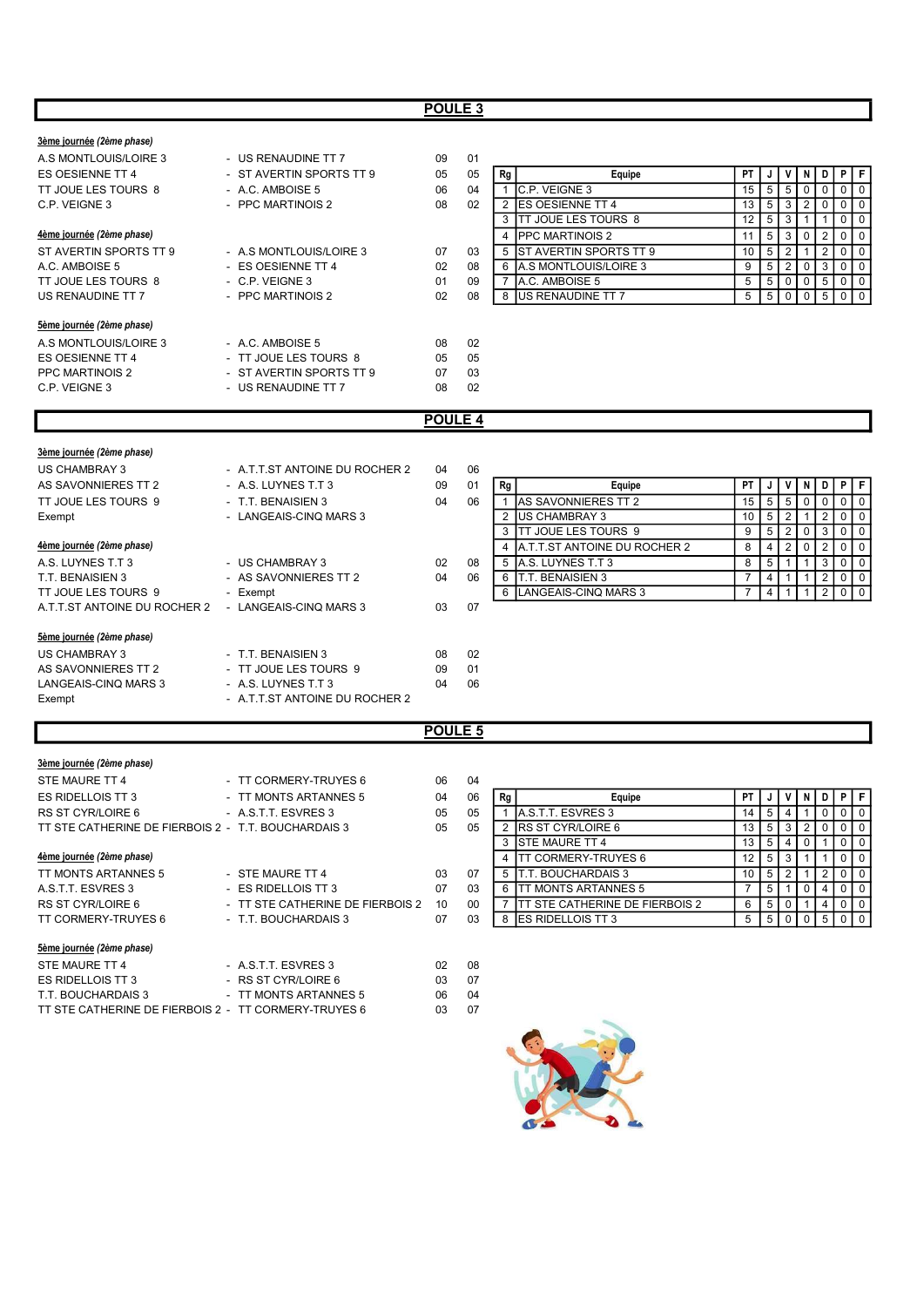## POULE 6

| 3ème journée (2ème phase)        |                                |                |    |                                    |                                                                                                   |
|----------------------------------|--------------------------------|----------------|----|------------------------------------|---------------------------------------------------------------------------------------------------|
| T.T. METTRAY 2                   | - A.T.T.ST ANTOINE DU ROCHER 3 | 04             | 06 |                                    |                                                                                                   |
| ES OESIENNE TT 3                 | - BEAUJARDIN BCT 3             | 04             | 06 | Rg<br><b>Equipe</b>                | PT<br>V<br>N<br>D<br>P<br>F<br>J                                                                  |
| ASTT du NAIS 2                   | - JOUE LES TOURS 10            | 05             | 05 | JOUE LES TOURS 10<br>$\mathbf{1}$  | 5<br>$\overline{4}$<br>$\mathbf 0$<br>$\mathbf 0$<br>$\mathbf 0$<br>14                            |
| U.S. VERNOU/BRENNE 4             | - ASTT CHEMILLE /DEME 1        | 10             | F  | U.S. VERNOU/BRENNE 4<br>2          | 3<br>12<br>5<br>$\mathbf{1}$<br>0<br>$\mathbf{1}$<br>$\mathbf 0$                                  |
|                                  |                                |                |    | <b>IES OESIENNE TT 3</b><br>3      | $\,$ 5 $\,$<br>$\overline{3}$<br>$\overline{2}$<br>$\overline{0}$<br>$\mathbf 0$<br>11<br>0       |
| <u>4ème journée</u> (2ème phase) |                                |                |    | A.T.T.ST ANTOINE DU ROCHER 3<br>4  | $\overline{2}$<br>$\,$ 5 $\,$<br>$\overline{2}$<br>10<br>$\mathbf 0$<br>$\mathbf 0$               |
|                                  |                                |                |    |                                    | $\mathbf{1}$                                                                                      |
| <b>BEAUJARDIN BCT 3</b>          | - T.T. METTRAY 2               | 05             | 05 | <b>BEAUJARDIN BCT 3</b><br>5       | $\overline{2}$<br>9<br>4<br>0<br>$\mathbf 0$<br>$\mathbf{1}$                                      |
| JOUE LES TOURS 10                | - ES OESIENNE TT 3             | 07             | 03 | T.T. METTRAY 2<br>6                | 8<br>5<br>$\mathbf{1}$<br>3<br>$\mathbf 0$<br>0<br>$\mathbf{1}$                                   |
| ASTT du NAIS 2                   | - U.S. VERNOU/BRENNE 4         | 03             | 07 | ASTT du NAIS 2<br>$\overline{7}$   | 8<br>5<br>3<br>$\mathbf 0$<br>$\mathbf 0$<br>$\overline{1}$<br>$\vert$ 1                          |
| A.T.T.ST ANTOINE DU ROCHER 3     | - ASTT CHEMILLE /DEME 1        | 08             | 02 | <b>ASTT CHEMILLE /DEME 1</b><br>8  | 3<br>$0$   0<br>3<br>0<br>4<br>$\overline{1}$                                                     |
| 5ème journée (2ème phase)        |                                |                |    |                                    |                                                                                                   |
| T.T. METTRAY 2                   | - JOUE LES TOURS 10            | 04             | 06 |                                    |                                                                                                   |
| ES OESIENNE TT 3                 | - ASTT du NAIS 2               | 09             | 01 |                                    |                                                                                                   |
| <b>ASTT CHEMILLE /DEME 1</b>     | - BEAUJARDIN BCT 3             | <b>NP</b>      |    |                                    |                                                                                                   |
| U.S. VERNOU/BRENNE 4             | - A.T.T.ST ANTOINE DU ROCHER 3 | 05             | 05 |                                    |                                                                                                   |
|                                  |                                |                |    |                                    |                                                                                                   |
|                                  |                                | <b>POULE 7</b> |    |                                    |                                                                                                   |
|                                  |                                |                |    |                                    |                                                                                                   |
| 3ème journée (2ème phase)        |                                |                |    |                                    |                                                                                                   |
| A.P. ST SENOCH 3                 | - AS VERETZ TT 3               | 00             | 10 |                                    |                                                                                                   |
| ATT AZAY/CHER 4                  | - ST AVERTIN SPORTS TT 10      | 00             | 10 | Rg<br><b>Equipe</b>                | ۷<br>N<br>D<br>P<br>PT.<br>J<br>F                                                                 |
| LARCAY T.T. 4                    | - US LA RICHE TT 4             | 08             | 02 | 1 ST AVERTIN SPORTS TT 10          | 5<br>5<br>15<br>$\mathbf 0$<br>$\mathbf 0$<br>$\mathbf 0$<br>$\mathbf 0$                          |
| A.C. AMBOISE 4                   | - A.S. FONDETTES 10            | 05             | 05 | LARCAY T.T. 4<br>2                 | 5<br>$\overline{4}$<br>13<br>$\mathbf 0$<br>0<br>$\mathbf{1}$<br>$\mathbf 0$                      |
|                                  |                                |                |    | A.C. AMBOISE 4<br>3                | $\mathbf{3}$<br>5<br>12<br>$\mathbf{1}$<br>$\mathbf 0$<br>$\mathbf{1}$<br>$\mathbf 0$             |
| <u>4ème journée</u> (2ème phase) |                                |                |    | AS VERETZ TT 3<br>4                | 3<br>5<br>$\overline{2}$<br>11<br>$\mathbf 0$<br>0<br>$\mathbf{0}$                                |
| ST AVERTIN SPORTS TT 10          | - A.P. ST SENOCH 3             | 10             | 00 | A.S. FONDETTES 10<br>5             | $\,$ 5 $\,$<br>$\sqrt{2}$<br>2<br>10<br>0<br>0<br>$\mathbf{1}$                                    |
| US LA RICHE TT 4                 | - ATT AZAY/CHER 4              | 10             | 00 | <b>I</b> US LA RICHE TT 4<br>6     | $\sqrt{2}$<br>3<br>9<br>5<br>$\mathbf 0$<br>0<br>$\mathbf 0$                                      |
| LARCAY T.T. 4                    | - A.C. AMBOISE 4               | 08             | 02 | A.P. ST SENOCH 3<br>$\overline{7}$ | 5<br>5<br>$\mathbf 0$<br>5<br>0<br>0<br>$\mathbf 0$                                               |
| AS VERETZ TT 3                   | - A.S. FONDETTES 10            | 09             | 01 | <b>ATT AZAY/CHER 4</b><br>8        | 5<br>$\mathbf 0$<br>5<br>$\mathbf 0$<br>$\mathbf 0$<br>5<br>$\mathbf 0$                           |
| Sème journée (2ème phase)        |                                |                |    |                                    |                                                                                                   |
| A.P. ST SENOCH 3                 | - US LA RICHE TT 4             | 03             | 07 |                                    |                                                                                                   |
| ATT AZAY/CHER 4                  | - LARCAY T.T. 4                | 01             | 09 |                                    |                                                                                                   |
| A.S. FONDETTES 10                | - ST AVERTIN SPORTS TT 10      | 01             | 09 |                                    |                                                                                                   |
| A.C. AMBOISE 4                   | - AS VERETZ TT 3               | 06             | 04 |                                    |                                                                                                   |
|                                  |                                |                |    |                                    |                                                                                                   |
|                                  |                                | <b>POULE 8</b> |    |                                    |                                                                                                   |
|                                  |                                |                |    |                                    |                                                                                                   |
| 3ème journée (2ème phase)        |                                |                |    |                                    |                                                                                                   |
| T.T. METTRAY 3                   | - P.L. PAUL BERT 3             | 06             | 04 |                                    |                                                                                                   |
| ES OESIENNE TT 5                 | - U.S. VERNOU/BRENNE 3         | 05             | 05 | Rg<br>Equipe                       | PT.<br>V<br>N<br>D<br>P<br>J<br>IF.                                                               |
| RS ST CYR/LOIRE 7                | - US LA RICHE TT 6             | 05             | 05 | 1 <b>IES OESIENNE TT 5</b>         | $\overline{4}$<br>$\mathbf 0$<br>$\mathbf 0$<br>14<br>5<br>$\vert$ 1<br>0                         |
| ES VILLE AUX DAMES TT 6          | - PPC MARTINOIS 3              | 05             | 05 | 2 ES VILLE AUX DAMES TT 6          | $5 \mid 3 \mid 2 \mid 0$<br>$\overline{0}$<br>13<br>$\overline{0}$                                |
|                                  |                                |                |    | 3 U.S. VERNOU/BRENNE 3             | $\overline{2}$<br>$\overline{\mathbf{3}}$<br>$\mathbf 0$<br>12<br>5<br>$\mathbf 0$<br>$\mathbf 0$ |
| 4ème journée (2ème phase)        |                                |                |    | <b>PPC MARTINOIS 3</b><br>4        | $\overline{2}$<br>$\overline{2}$<br>5<br>10<br>$\Omega$<br>$\mathbf 0$                            |
| U.S. VERNOU/BRENNE 3             | - T.T. METTRAY 3               | 05             | 05 | T.T. METTRAY 3<br>5                | 5<br>$\mathbf{1}$<br>$\overline{2}$<br>$\overline{2}$<br>9<br>0<br>$\mathbf 0$                    |
| US LA RICHE TT 6                 | - ES OESIENNE TT 5             | 01             | 09 | <b>RS ST CYR/LOIRE 7</b><br>6      | 8<br>5<br>$\mathbf{1}$<br>3<br>$\mathbf{1}$<br>0<br>0                                             |
| RS ST CYR/LOIRE 7                | - ES VILLE AUX DAMES TT 6      | 02             | 08 | US LA RICHE TT 6<br>7              | 5<br>$\mathbf 0$<br>$\overline{3}$<br>$\overline{2}$<br>8<br>0<br>$\mathbf 0$                     |
| P.L. PAUL BERT 3                 | - PPC MARTINOIS 3              | 00             | 10 | 8 P.L. PAUL BERT 3                 | $\overline{0}$<br>6<br>5<br>$\overline{4}$<br>$\vert$ 1<br>$\mathbf 0$<br>$\overline{0}$          |
|                                  |                                |                |    |                                    |                                                                                                   |
| 5ème journée (2ème phase)        |                                |                |    |                                    |                                                                                                   |
| T.T. METTRAY 3                   | - US LA RICHE TT 6             | 05             | 05 |                                    |                                                                                                   |
| ES OESIENNE TT 5                 | - RS ST CYR/LOIRE 7            | 09             | 01 |                                    |                                                                                                   |
| PPC MARTINOIS 3                  | - U.S. VERNOU/BRENNE 3         | 04             | 06 |                                    |                                                                                                   |
| ES VILLE AUX DAMES TT 6          | - P.L. PAUL BERT 3             | 05             | 05 |                                    |                                                                                                   |

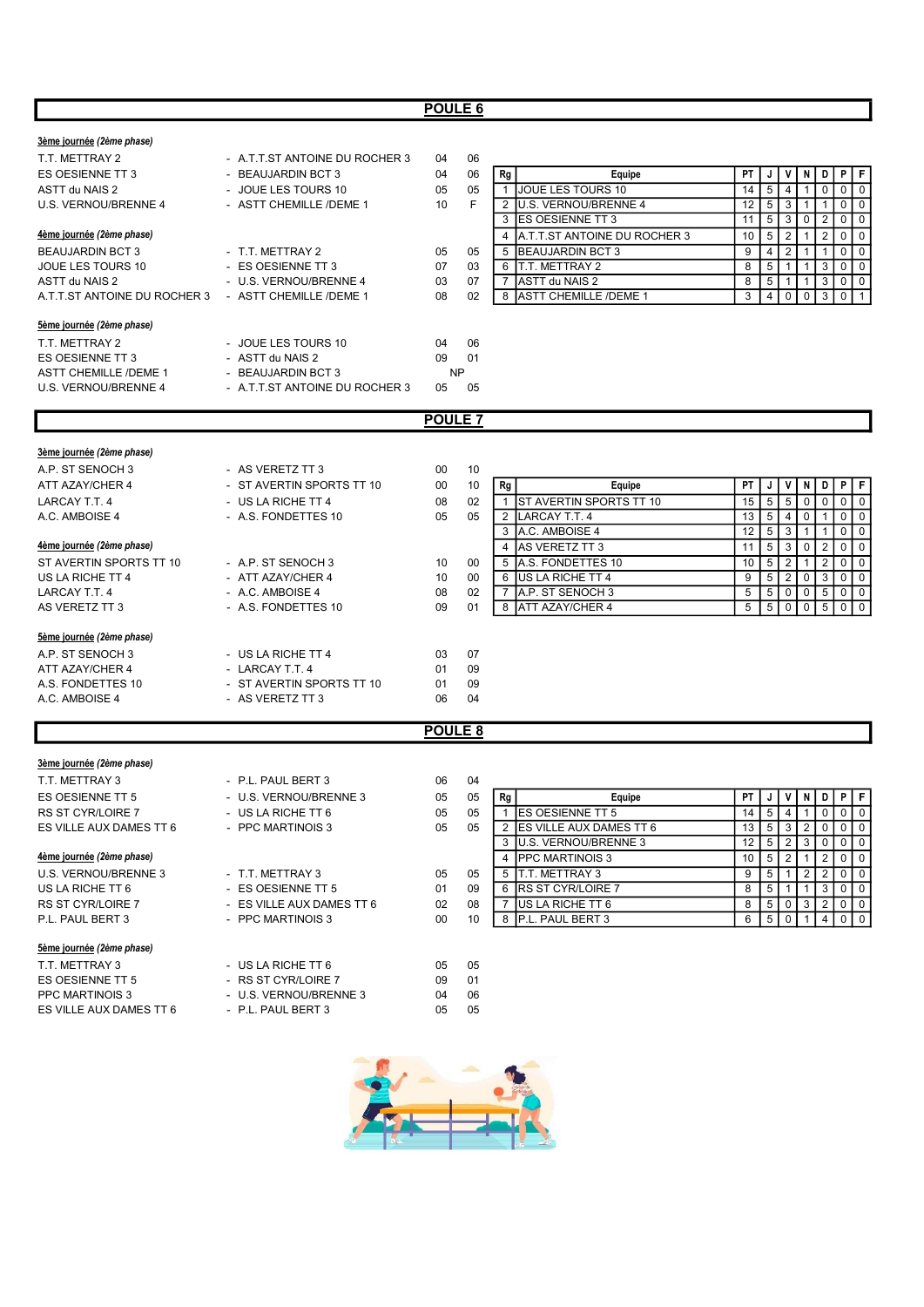## JEUNES

|                           |                            | Poule 1            |        |                                                |                                                                                                       |
|---------------------------|----------------------------|--------------------|--------|------------------------------------------------|-------------------------------------------------------------------------------------------------------|
| 2ème journée (2ème phase) |                            |                    |        |                                                |                                                                                                       |
| TT MONTS ARTANNES 1       | - TT JOUE LES TOURS 1      | 06                 | 10     | ${\sf Rg}$<br><b>Equipe</b>                    | PT<br>٧<br>P<br>ΙF<br>N<br>D<br>J                                                                     |
| A.S. FONDETTES 1          | - A.C. AMBOISE 1           | 11                 | 05     | 1 A.S. FONDETTES 1                             | 3<br>$\mathbf 0$<br>$\mathbf 0$<br>9<br>3<br>$\mathbf 0$<br>0                                         |
| 3ème journée (2ème phase) |                            |                    |        | $\overline{2}$<br><b>ITT JOUE LES TOURS 1</b>  | $6\phantom{1}$<br>3<br>$\mathbf{1}$<br>0<br>$\mathbf 0$<br>$\mathbf{1}$<br>$\mathbf{1}$               |
| TT JOUE LES TOURS 1       | - A.C. AMBOISE 1           | 08                 | 08     | 3 TT MONTS ARTANNES 1                          | 3<br>$\mathbf 0$<br>0<br>$\overline{4}$<br>$\mathbf{1}$<br>$\mathbf{1}$<br>$\mathbf{1}$               |
| TT MONTS ARTANNES 1       | - A.S. FONDETTES 1         | F                  | 16     | A.C. AMBOISE 1<br>4                            | 3<br>$\mathbf 0$<br>$\overline{2}$<br>$\mathbf 0$<br>$\mathbf 0$<br>$\overline{4}$<br>$\mathbf{1}$    |
|                           |                            |                    |        |                                                |                                                                                                       |
|                           |                            | Poule <sub>2</sub> |        |                                                |                                                                                                       |
| 2ème journée (2ème phase) |                            |                    |        |                                                |                                                                                                       |
| 4S TOURS T.T. 1           | - A.S. FONDETTES 2         | 13                 | 03     | ${\sf Rg}$<br>Equipe                           | P<br>PT<br>V<br>N<br>D<br>F<br>J                                                                      |
| US LA RICHE TT 1          | - ST AVERTIN SPORTS TT 1   | 13                 | 03     | 1 US LA RICHE TT 1                             | $\mathbf{3}$<br>$\mathbf 0$<br>9<br>3<br>$\mathbf 0$<br>0<br>$\mathbf 0$                              |
| 3ème journée (2ème phase) |                            |                    |        | 2 ST AVERTIN SPORTS TT 1                       | $\overline{2}$<br>$\overline{7}$<br>3<br>$\mathbf 0$<br>0<br>$\mathbf 0$<br>$\mathbf{1}$              |
| A.S. FONDETTES 2          | ST AVERTIN SPORTS TT 1     | 06                 | 10     | 3 4S TOURS T.T. 1                              | 5<br>$\sqrt{2}$<br>3<br>$\mathbf 0$<br>$\mathbf 0$<br>$\mathbf 0$<br>$\mathbf{1}$                     |
| 4S TOURS T.T. 1           | - US LA RICHE TT 1         | 05                 | 11     | A.S. FONDETTES 2<br>$\overline{4}$             | 3<br>$\Omega$<br>3<br>$\Omega$<br>$\mathbf 0$<br>3<br>$\mathbf{0}$                                    |
|                           |                            | Poule 3            |        |                                                |                                                                                                       |
| 2ème journée (2ème phase) |                            |                    |        |                                                |                                                                                                       |
| CP VEIGNE 1               | - TT JOUE LES TOURS 2      | 04                 | 12     | Rg<br>Equipe                                   | F<br>V<br>P<br>PT<br>N<br>D<br>J                                                                      |
| TT CORMERY-TRUYES 1       | - US CHAMBRAY 1            | 06                 | 10     | 1 US CHAMBRAY 1                                | $\mathbf{3}$<br>9<br>0<br>3<br>$\mathbf 0$<br>$\mathbf 0$<br>$\Omega$                                 |
| 3ème journée (2ème phase) |                            |                    |        | $\overline{2}$<br><b>I</b> TT JOUE LES TOURS 2 | $\sqrt{2}$<br>$\overline{7}$<br>3<br>$\mathbf 0$<br>0<br>$\mathbf 0$<br>$\mathbf{1}$                  |
| TT JOUE LES TOURS 2       | - US CHAMBRAY 1            | 07                 | 09     | 3<br><b>TT CORMERY-TRUYES 1</b>                | 5<br>3<br>$\mathbf 0$<br>$\overline{2}$<br>$\mathbf{1}$<br>0<br>$\mathbf 0$                           |
| CP VEIGNE 1               | - TT CORMERY-TRUYES 1      | 07                 | 09     | CP VEIGNE 1<br>4                               | $\mathbf{3}$<br>$\mathbf{3}$<br>$\mathbf 0$<br>$\mathbf{3}$<br>$\mathbf 0$<br>$\mathbf 0$<br>$\Omega$ |
|                           |                            |                    |        |                                                |                                                                                                       |
|                           |                            |                    |        |                                                |                                                                                                       |
|                           |                            | Poule 4            |        |                                                |                                                                                                       |
| 2ème journée (2ème phase) |                            |                    |        |                                                |                                                                                                       |
| TTC du LOCHOIS 1          | - TT JOUE LES TOURS 3      | 06                 | 10     | Rg<br>Equipe                                   | V<br>P<br>F<br>PT<br>D<br>N<br>J                                                                      |
| A.S. FONDETTES 3          | - U.S.E. AVOINE-BEAUMONT 1 | 00                 | 16     | 1 <b>I</b> U.S.E. AVOINE-BEAUMONT 1            | $\mathbf{3}$<br>9<br>3<br>$\mathbf 0$<br>0<br>$\mathbf 0$<br>$\mathbf 0$                              |
| 3ème journée (2ème phase) |                            |                    |        | <b>ITT JOUE LES TOURS 3</b><br>$\overline{2}$  | $\overline{2}$<br>$\overline{7}$<br>3<br>$\mathbf 0$<br>0<br>$\mathbf 0$<br>-1                        |
| TT JOUE LES TOURS 3       | - U.S.E. AVOINE-BEAUMONT 1 | 03                 | 13     | 3<br><b>TTC du LOCHOIS 1</b>                   | 3<br>$\mathbf 0$<br>$\sqrt{2}$<br>0<br>$\mathbf 0$<br>5<br>$\mathbf{1}$                               |
| TTC du LOCHOIS 1          | - A.S. FONDETTES 3         | 14                 | 02     | 4 A.S. FONDETTES 3                             | 3<br>3<br>3<br>$\Omega$<br>$\mathbf{0}$<br>$\mathbf 0$<br>$\mathbf{0}$                                |
|                           |                            |                    |        |                                                |                                                                                                       |
|                           |                            | Poule 5            |        |                                                |                                                                                                       |
| 2ème journée (2ème phase) |                            |                    |        |                                                |                                                                                                       |
| RS ST CYR/LOIRE 1         | - TT JOUE LES TOURS 4      | 11                 | 05     | Rg<br>Equipe                                   | PT<br>٧<br>D<br>P<br>ΙF<br>J<br>N                                                                     |
| TT CHINONAIS 1            | - US RENAUDINE TT 1        | 16                 | $00\,$ | <b>TT CHINONAIS 1</b><br>$\mathbf{1}$          | $\overline{7}$<br>$\overline{2}$<br>3<br>$\mathbf 0$<br>0<br>$\mathbf 0$<br>-1                        |
| 3ème journée (2ème phase) |                            |                    |        | 2 RS ST CYR/LOIRE 1                            | $\overline{7}$<br>$\sqrt{3}$<br>$\overline{2}$<br>$\mathbf 0$<br>0<br>$\mathbf 0$<br>$\mathbf{1}$     |
| TT JOUE LES TOURS 4       | - US RENAUDINE TT 1        | 11                 | 05     | 3 <b>ITT JOUE LES TOURS 4</b>                  | $\overline{7}$<br>3<br>$\overline{2}$<br>0<br>$\mathbf 0$<br>$\mathbf 0$<br>$\mathbf{1}$              |
| RS ST CYR/LOIRE 1         | - TT CHINONAIS 1           | 07                 | 09     | US RENAUDINE TT 1<br>4                         | 3<br>$\mathbf 0$<br>3<br>$\mathbf 0$<br>$\mathbf 0$<br>3<br>$\mathbf{0}$                              |
|                           |                            | Poule 6            |        |                                                |                                                                                                       |
| 2ème journée (2ème phase) |                            |                    |        |                                                |                                                                                                       |
| RS ST CYR/LOIRE 2         | - CS LA MEMBROLLE 1        | 08                 | 08     | Equipe                                         | V<br>PT<br>N<br>D<br>P<br>F<br>J                                                                      |
| ES OESIENNE TT 1          | - 4S TOURS T.T. 2          | 01                 | 15     | Rg<br>1 4S TOURS T.T. 2                        | $\mathbf{3}$<br>9<br>3<br>$\mathbf 0$<br>$\mathbf 0$<br>0<br>$\mathbf 0$                              |
| 3ème journée (2ème phase) |                            |                    |        | $\overline{2}$<br><b>IES OESIENNE TT 1</b>     | 6<br>3<br>$\mathbf 0$<br>$\mathbf 0$<br>$\mathbf{1}$<br>$\mathbf{1}$<br>$\overline{1}$                |
| CS LA MEMBROLLE 1         | - 4S TOURS T.T. 2          | 05                 | 11     | <b>CS LA MEMBROLLE 1</b><br>3                  | 5<br>$\overline{2}$<br>$\mathbf 0$<br>$\mathsf 0$<br>3<br>$\mathbf 0$<br>1                            |